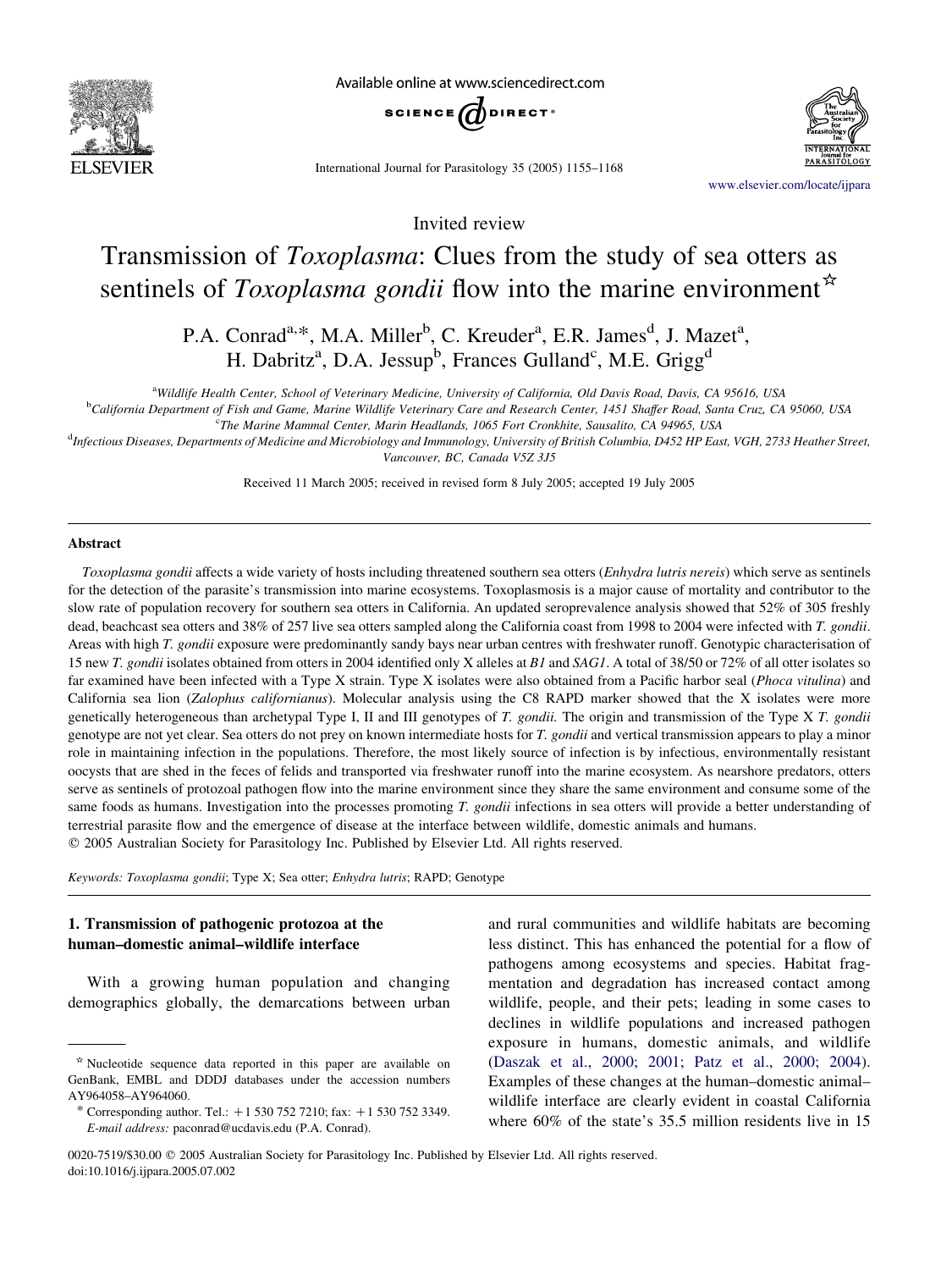coastal counties ([http://quickfacts.census.gov/qfd/states/](http://quickfacts.census.gov/qfd/states/06000.html) [06000.html](http://quickfacts.census.gov/qfd/states/06000.html)). Anthropogenic activities in this coastal area are contributing to environmental degradation, which combined with fecal pollution from humans and their animals, negatively impact water quality ([Haile et al., 1999;](#page-11-0) [Dwight et al., 2002; 2004](#page-11-0)). Among the waterborne biological contaminants of particular concern are zoonotic protozoal parasites, including Toxoplasma gondii, Cryptosporidium spp. and Giardia spp., whose oocyst or cyst stages are shed in the feces of terrestrial animals. For T. gondii, wild and domestic felids are the only known definitive hosts capable of shedding environmentally resistant oocysts that potentially can be transported into fresh and marine waters via sewage systems or stormwater drainage and freshwater runoff ([Miller et al., 2002b; Fayer et al., 2004](#page-12-0)). There has been a focused effort over the past 5 years to study the impact of T. gondii infection on the southern sea otter (Enhydra lutris nereis) population in coastal California and to apply this knowledge to better understand the transmission of pathogenic protozoa at the human–domestic animal–wildlife interface.

Toxoplasma gondii is a ubiquitous protozoal parasite that infects a wide variety of animals, including humans. The biology and epidemiology of T. gondii have been well reviewed ([Dubey and Beattie, 1988; Tenter et al., 2000\)](#page-10-0). Infections in most immunologically normal humans are asymptomatic or result in an influenza-like illness, which often goes undiagnosed as toxoplasmosis ([Frenkel, 1990;](#page-11-0) [Tenter et al., 2000\)](#page-11-0). Women who become infected for the first time during pregnancy and immunosuppressed patients are at serious risk from clinical toxoplasmosis. Initial infection with T. *gondii* during pregnancy can result in foetal death or symptoms, such as chorioretinitis and mental retardation, that are apparent at birth or develop later in childhood [\(Wilson et al., 1980; Guerina et al., 1994;](#page-13-0) [McAuley et al., 1994](#page-13-0)). In the USA, it is estimated that between 400 and 4000 babies are born with congenital toxoplasmosis annually ([Guerina et al., 1994; Lopez et al.,](#page-11-0) [2000; Jones et al., 2003a\)](#page-11-0). The incidence of congenital toxoplasmosis varies in different countries depending upon the prevailing infection risk in the area and the fraction of susceptible women [\(Stray-Pedersen, 1993](#page-13-0)). Toxoplasma gondii is recognised worldwide as a major cause of morbidity and mortality in AIDS patients, primarily as a result of encephalitis and cardiac disease [\(Luft and](#page-12-0) [Remington, 1992; Renold et al., 1992; Hofman et al.,](#page-12-0) [1993; Matturri et al., 1990\)](#page-12-0). The recrudescence of latent infections can cause life-threatening disease in chemically immunosuppressed transplant patients ([Frenkel, 1990; Ho-](#page-11-0)[Yen, 1992\)](#page-11-0). Latent T. gondii infections in adults have also been associated with schizophrenia, personality changes, and increased risk for traffic accidents due to delayed reaction times [\(Holliman, 1997; Flegr et al., 2000; 2002;](#page-11-0) [Torrey and Yolken, 2003](#page-11-0)).

Humans become infected with  $T$ . *gondii* primarily by ingestion of either bradyzoite cysts in undercooked tissue from infected intermediate hosts, such as pigs and sheep, or sporulated oocysts. In 1995, direct costs for medical treatment and productivity losses due to toxoplasmosis in the USA were estimated to be \$7.7 billion per annum ([Buzby and Roberts, 1997\)](#page-10-0). Although toxoplasmosis represents only 4.1% of hospitalisations due to foodborne illness per year, [Mead et al. \(1999\)](#page-12-0) estimated that T. gondii accounts for 20.7% of deaths from foodborne illness; making T. *gondii* third on the list of the top foodborne pathogens causing human mortality in the USA. Despite a successful effort to reduce *T. gondii* infection in market swine in the USA [\(Lubroth et al., 1982; Dubey and Weigel,](#page-12-0) [1996\)](#page-12-0), the prevalence, based on seropositivity of human T. gondii exposure, has not changed since 1988 [\(Jones et al.,](#page-11-0) [2003a](#page-11-0)). One explanation for this persistence in exposure could be that environmental exposure to T. gondii oocysts is underestimated or increasing as a significant source of infection in this country.

Domestic and wild felids are the only definitive hosts of T. gondii in which sexual multiplication of the parasite results in the formation of oocysts that sporulate in the environment and are infective for susceptible hosts [\(Dubey et al., 1970\)](#page-10-0). Cats become infected with T. gondii primarily by ingestion of either bradyzoite cysts in the tissues of infected intermediate hosts, such as rodents and birds, or sporulated oocysts from other cats ([Dubey, 1998; 2002](#page-10-0)). Most cats infected by ingestion of tissue cysts shed oocysts within 3–10 days and may continue to shed for up to 20 days. In comparison, fewer  $(< 30\%)$  cats that ingest tachyzoites or oocysts become infected, generally with a longer prepatent period and shorter duration of shedding ([Dubey and Frenkel, 1972; 1976](#page-10-0)). The first time cats are infected they can shed more than 100 million oocysts in their feces [\(Dubey et al., 1970; Dubey and Frenkel, 1972; Tenter et](#page-10-0) [al., 2000\)](#page-10-0). Cats may re-shed oocysts if they become infected with other benign coccidian parasites, are immunosuppressed or are re-exposed to T. gondii years after initial infection ([Dubey and Frenkel, 1974; Dubey, 1976; 1995\)](#page-10-0). The propensity of domestic cats to bury their feces and defecate in shady areas enhances the survival of oocysts, which can remain infective in soil up to 2 years under favourable climatic conditions [\(Yilmaz and Hopkins, 1972; Frenkel et al., 1975](#page-13-0)). Oocysts may sporulate within 24–48 h of defecation and are infectious to a wide variety of intermediate hosts [\(Dubey and](#page-10-0) [Beattie, 1988; Tenter et al., 2000\)](#page-10-0).

Recognition that T. gondii can be a significant waterborne pathogen via oocyst transmission has increased in recent years with human outbreaks of acute toxoplasmosis associated with exposure to contaminated water sources in Panama, Brazil and British Columbia ([Benenson et al.,](#page-10-0) [1982; Bowie et al., 1997; Tenter et al., 2000; Bahia-Oliveira](#page-10-0) [et al., 2003; Dubey, 2004\)](#page-10-0). An epidemiologic investigation showed that in 1995 an estimated 2894–7718 individuals were infected with T. gondi in a waterborne transmission outbreak in Vancouver, with 100 individuals who met the definition for an acute, outbreak-related case of toxoplasmosis. Epidemiologic findings suggested that the source of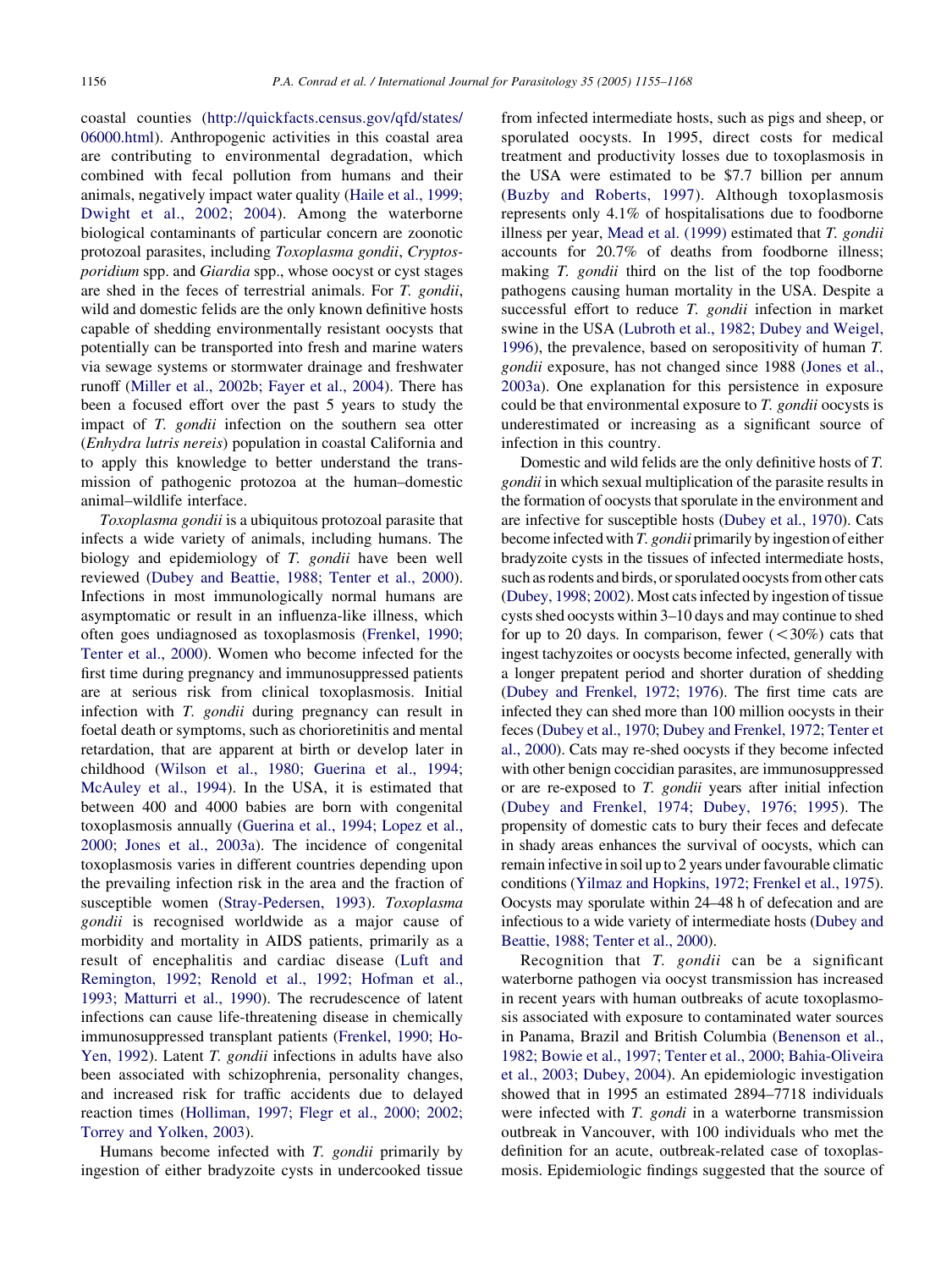infection was water from a reservoir that was contaminated with oocysts shed from a felid infected with T. gondii ([Bowie et al., 1997\)](#page-10-0). In the USA the size of the owned cat population has grown over 80% in the past decade. An estimated 32% of households in the USA own cats, and estimates of the owned cat population are greater than 78 million ([http://www.petfoodinstitute.org/reference\\_pet\\_](http://www.petfoodinstitute.org/reference_pet_data.cfm) [data.cfm](http://www.petfoodinstitute.org/reference_pet_data.cfm)). The size of the feral cat population is unknown, but estimated to be close to 73 million [\(Levy and Crawford,](#page-12-0) [2004](#page-12-0)). In contrast, the wild felid populations are comparatively small, with only 30,000 cougars (Felis concolor) in the USA ([McCarthy, 2003\)](#page-12-0) and an estimated 5100 in California [\(http://www.dfg.ca.gov/lion/outdoor.lion.html\)](http://www.dfg.ca.gov/lion/outdoor.lion.htmlu). Seroprevalence of T. gondii in wild felids has been investigated, but there are limited data on the dynamics of oocyst shedding in wild felids [\(Riemann et al., 1975; 1978;](#page-12-0) [Franti et al., 1976; Marchiondo et al., 1976; Smith and](#page-12-0)

Table 1

Toxoplasma gondii serosurveys in cats from the USA

[Frenkel, 1995; Aramini et al., 1998; 1999; Labelle et al.,](#page-12-0) [2001; Zarnke et al., 2001; Kikuchi et al., 2004; Philippa et](#page-12-0) [al., 2004; Riley et al., 2004](#page-12-0)). Surveys conducted on domestic cats indicate that from 8 to 74% of cats in the USA are infected with *T. gondii* based on seroprevalence data (Table 1) and up to 2% of cats may be shedding oocysts at any time ([Dubey, 1973; Christie et al., 1976; Guterbock](#page-10-0) [and Levine, 1977](#page-10-0)).

## 2. Sea otters as sentinels of protozoal pathogen pollution

The southern sea otter is a federally-listed threatened species located exclusively in the near coastal environment of central California. In addition to being a notable tourist attraction and icon of coastal California, these charismatic marine mammals serve several important ecological roles.

| Location/state            | No. cats tested | Seroprevalence <sup>a</sup> | Test               | $Cut$ -off <sup>b</sup> | Source of cats                                                 | Reference                                      |
|---------------------------|-----------------|-----------------------------|--------------------|-------------------------|----------------------------------------------------------------|------------------------------------------------|
| IA                        | 21              | $28.6\%$                    | DT                 | 1:16                    | Rural, collected for College<br>of Medicine Animal Facility    | McCulloch et al. (1964)                        |
| CA                        | 32              | $25\% (22 - 35\%)$          | DT                 | 1:32                    | Colony-18 from Central<br>Valley, 14 from SFO Bay              | Soave (1968)                                   |
| NJ area                   | 200             | 43%                         | <b>IFAT</b>        | 1:16                    | Not reported                                                   | McKinney (1973)                                |
| Kansas City, MO<br>and IA | 667             | $16\%$ $(8.6 - 57.9\%)$     | DT                 | 1:2                     | 510 owned (MO), 157 stray<br>(MO/IA)                           | Dubey (1973)                                   |
| NM, AZ, CO                | 91              | 8%                          | DT                 | $1:32^d$                | Not reported                                                   | Marchiondo et al. (1976)                       |
| Columbus, OH              | 1000            | 39%                         | <b>IFAT</b>        | 1:16                    | Shelter                                                        | Claus et al. (1977)                            |
| Atlanta, GA               | 39              | 23.1%                       | DT                 | 1:2                     | 32 owned, 7 feral <sup>e</sup>                                 | Teutsch et al. (1979)                          |
| <b>WA</b>                 | 87              | 31%                         | DT                 | 1:4                     | 87 shelter                                                     | Ladiges et al. (1982)                          |
| Baltimore, MD             | 650             | 14.5% (12.2-71.<br>$4\%$    | <b>IFAT</b>        | 1:32                    | 600 shelter, 36 vet clinic, 14<br>trapped strays               | Childs and Seegar (1986)<br>Witt et al. (1989) |
| Athens, GA                | 188             | 60.7%                       | <b>ELISA</b>       | 1:64                    | 81 healthy, 107 ill; veterin-<br>ary teaching hospital         | Lappin et al. (1989c)                          |
| OK                        | 618             | $22\%$ (10-24%)             | LAT                | 1:16                    | Owned cats                                                     | Rodgers and Baldwin (1990)                     |
| IA                        | 74              | 41.9%                       | <b>MAT</b>         | 1:32                    | Swine farms                                                    | Smith et al. (1992)                            |
| FL, GA, OH                | 124             | 74.2%                       | ELISA <sup>f</sup> | 1:64                    | Veterinary teaching hospital<br>cats with uveitis <sup>g</sup> | Lappin et al. $(1992)$                         |
| IL                        | 391             | 68.3%                       | MAT                | 1:25                    | Swine farms                                                    | Dubey et al. $(1995)$                          |
| IA                        | 20              | 80%                         | MAT                | 1:32                    | Trapped, free-ranging                                          | Hill et al. (1998)                             |
| $_{\rm CO}$               | 206             | 23.6% (19.7-29.<br>8%)      | <b>ELISA</b>       | 1:64                    | 129 owned, 77 shelter <sup>h</sup>                             | Hill et al. (2000)                             |
| OH                        | 275             | 48%                         | MAT                | 1:25                    | 197 owned, 78 feral                                            | Dubey et al. $(2002)$                          |
| RI                        | 200             | 42%                         | <b>MAT</b>         | 1:25                    | 116 vet clinic, 84 shelter                                     | DeFeo et al. (2002)                            |
| USA <sup>i</sup>          | 12,628          | $31.6\%$ (16–44%)           | <b>ELISA</b>       | 1:64                    | Clinically ill, veterinary<br>teaching hospital                | Vollaire et al. (2005)                         |
| Gainesville, FL           | 553             | 13.4%                       | <b>ELISA</b>       | 1:64                    | Feral                                                          | Luria et al. $(2004)$                          |
| NC                        | 176             | $50.6\%$ (34–63%)           | MAT                | 1:25                    | 76 owned, 100 feral                                            | Nutter et al. (2004)                           |

Percentages in parentheses represent seroprevalence ranges for different groups of cats in the study.

<sup>b</sup> Dilution at and above which sera is determined positive for the specific dye test (DT), indirect fluorescent antibody test (IFAT), enzyme-linked immunoassay (ELISA), latex agglutination test (LAT) or modified agglutination test (MAT) used in serosurvey.

 $\degree$  40.6% using Dye test cutoff of 1:4.

<sup>d</sup> Absorbed onto filter paper discs, lowest possible titer obtainable is 1:32.<br>
<sup>e</sup> Tested during an outbreak affecting 37 humans.<br>
<sup>f</sup> LeM, LeG or antigen positive as described in Lappin at al. (1989a b)

<sup>f</sup> IgM, IgG or antigen positive as described in [Lappin et al. \(1989a,b\)](#page-11-0). <sup>g</sup> Most cats were from Georgia.

Cats were also classified as follows: 88 with diarrhea, 106 without diarrhea, 12 unknown.

Sera tested for IgM and IgG antibodies at Colorado State University from cats for whom clinical toxoplasmosis was a potential diagnosis, based on clinical presentation.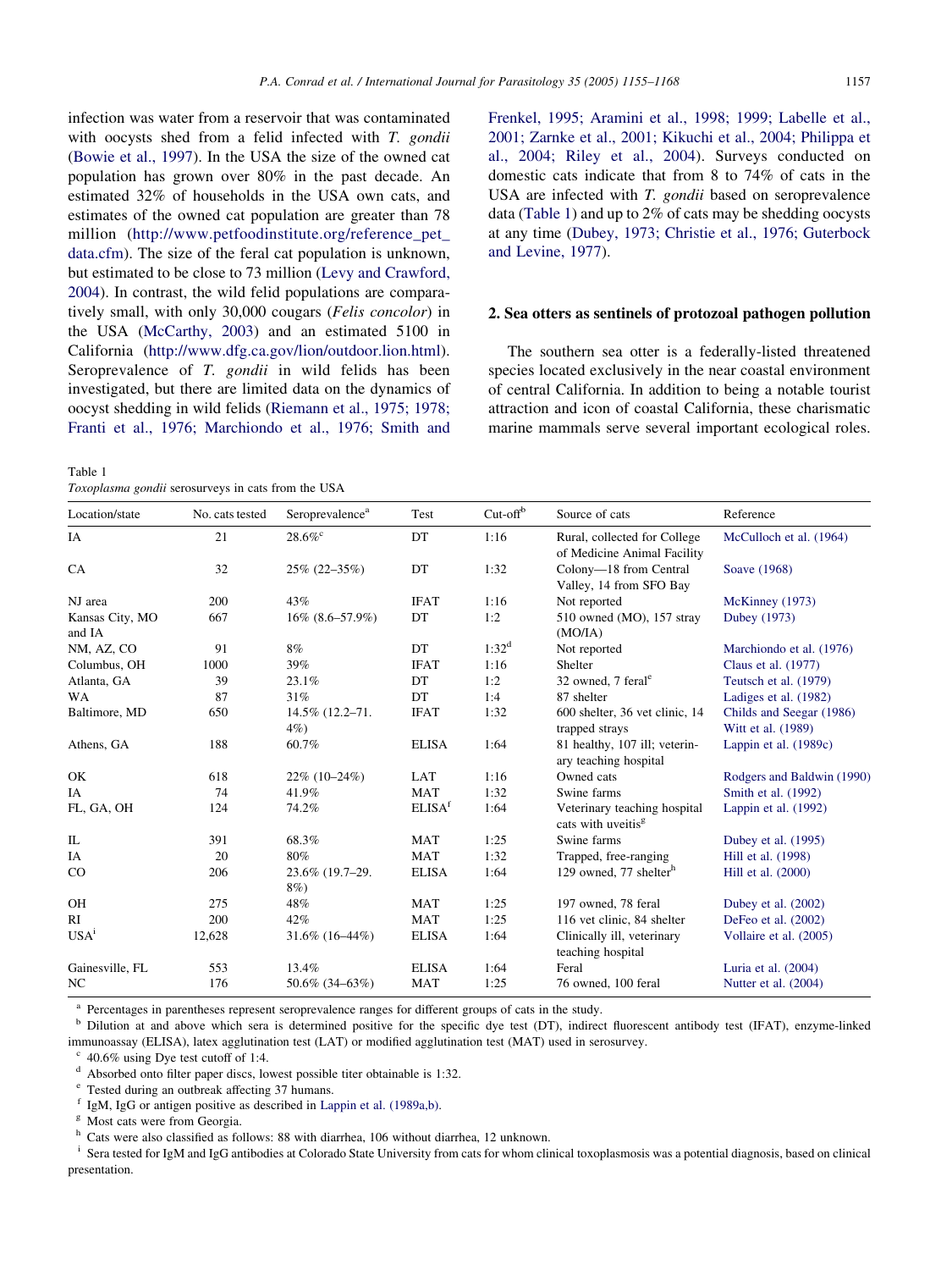They act as a keystone species that helps to maintain coastal kelp forests by feeding on herbivorous sea urchins ([Leighton, 1966; Parker and Kalvass, 1992](#page-12-0)). By controlling the destruction of kelp forests by grazing urchins, otters help maintain a diversity of forest inhabitants and ecosystem services, including protection of the coastline from erosion ([Estes and Palmisano, 1974; Estes and Duggins, 1995;](#page-10-0) [Jackson et al., 2001; Estes et al., 2004](#page-10-0)). As nearshore predators close to the top of the food chain, otters serve as sentinels and early indicators of environmental change. Living primarily within 0.5 km of the California coast, otters share the same environment and consume some of the same foods (e.g. mussels, clams and crabs) as humans ([Riedman and Estes, 1990](#page-12-0)).

The southern sea otter population was diminished almost to the point of extinction by the fur trade in the 1800s. Despite federal protection since 1977, the population has been unable to maintain consistent recovery rates like those seen in northern sea otter populations. Current abundance counts indicate that there are only about 2800 sea otters in California ([http://www.werc.usgs.gov/otters/ca-surveydata.](http://www.werc.usgs.gov/otters/ca-surveydata.html) [html\)](http://www.werc.usgs.gov/otters/ca-surveydata.html). Demographic models show that the depressed population growth rate cannot be accounted for by reduced birth rates or dispersal [\(Estes et al., 2003a; Gerber et al.,](#page-10-0) [2004\)](#page-10-0). As early as 1968, concern over the slow recovery of the southern sea otter population prompted the California Department of Fish and Game to start studying sea otter mortality. It was not until veterinary pathologists from the National Wildlife Health Center were added to the investigative team in 1992 that infectious diseases were identified as causing mortality in 38.5% of sea otters ([Thomas and Cole, 1996\)](#page-13-0). This unusual finding led to the development of a collaborative health investigation team led by California Department of Fish and Game and the Wildlife Health Center at the University of California (UC) at Davis School of Veterinary Medicine. The resulting necropsy program for southern sea otters, housed at the Marine Wildlife Veterinary Care and Research Center in Santa Cruz, California, is a model for investigating causes of mortality in threatened and endangered species. Currently, 40–50% of all estimated sea otter deaths in California are retrieved as beachcast carcasses ([Estes et al.,](#page-10-0) [2003a; Gerber et al., 2004](#page-10-0)) and examined to determine cause of death. All carcasses in fresh condition receive a complete pathological examination including whole body radiographs, histopathological examination of tissues, microbiological cultures, parasitological examinations, and toxicological evaluations. The findings are then shared with the collaborative team working to support sea otter recovery, including the United States Geological Survey— Biological Resource Division, Monterey Bay Aquarium, California Department of Fish and Game, UC Santa Cruz, The Marine Mammal Center and UC Davis.

A detailed analysis of causes of mortality, based on systematic necropsy of 105 otters recovered in California between 1998 and 2001, showed that disease played a significant role in mortality, accounting for 63.8% of deaths of beachcast otters ([Kreuder et al., 2003](#page-11-0)). In this more recent analysis, parasitic disease alone caused death in 38.1% of otters examined, with protozoal meningoencephalitis responsible for 28% of deaths [\(Kreuder et al., 2003\)](#page-11-0), which is higher than the 1996 estimate of 8.5% [\(Thomas and](#page-13-0) [Cole, 1996](#page-13-0)). Our studies showed that encephalitis due to brain infections with protozoan parasites was among the leading causes of southern sea otter mortality, paralleled only by peritonitis caused by acanthocephalan parasites ([Kreuder et al., 2003](#page-11-0)). Toxoplasma gondii was the primary cause of death in 16.2% of otters and an additional 6.7% of deaths were attributed to brain infections with a closely related protozoan parasite, Sarcocystis neurona. In addition, infection with these parasites was significantly associated with the next most common cause of sea otter mortality shark attack. Otters with moderate to severe T. gondii encephalitis were 3.7 times more likely to be attacked by sharks than otters without encephalitis [\(Kreuder et al.,](#page-11-0) [2003\)](#page-11-0). The high prevalence of pre-existing protozoal encephalitis in shark attacked otters suggests that they may exhibit aberrant behaviour, similar to findings in infected humans. Neurologic dysfunction might cause otters to be less able to evade attacks, to move offshore out of the protected areas, or to attract shark attention through abnormal movements and seizures. The majority of disease-caused deaths occurred in sub-adults and primeage adults ([Kreuder et al., 2003\)](#page-11-0). Demographic analyses show that population growth rates are most susceptible to mortality within the sub-adult and adult female age class categories (T. Tinker, doctoral thesis, University of California, Santa Cruz, CA, 2004). Therefore, the high level of disease-related mortality in prime age adult southern sea otters is not compatible with recovery of this species.

An additional component to the monitoring program focuses on capture, tagging and health screening of live, free-ranging sea otters. Serum samples are tested for T. gondii-specific antibodies using an indirect fluorescent antibody test (IFAT) that was validated and shown to have excellent sensitivity and moderate specificity ([Miller](#page-12-0) [et al., 2002a\)](#page-12-0). Our experience has shown that the modified agglutination test (MAT) is less reliable than the IFAT when samples are haemolysed, which can occur when blood samples are collected from live or beachcast sea otters ([Packham et al., 1998; Miller et al., 2002a](#page-12-0)). The cut-off titer and validation of the IFAT was determined by evaluating reactivity of serum collected from 77 fresh dead southern sea otters whose postmortem T. gondii infection status was confirmed by brain histopathology, immunohistochemistry and/or parasite isolation in cell culture. Animals that were considered negative for Toxoplasma for purposes of inclusion in the study had to be negative on all three tests to meet the inclusion criteria. These strict criteria for validation and testing were deemed the most appropriate for our epidemiologic studies in order to reduce the possibility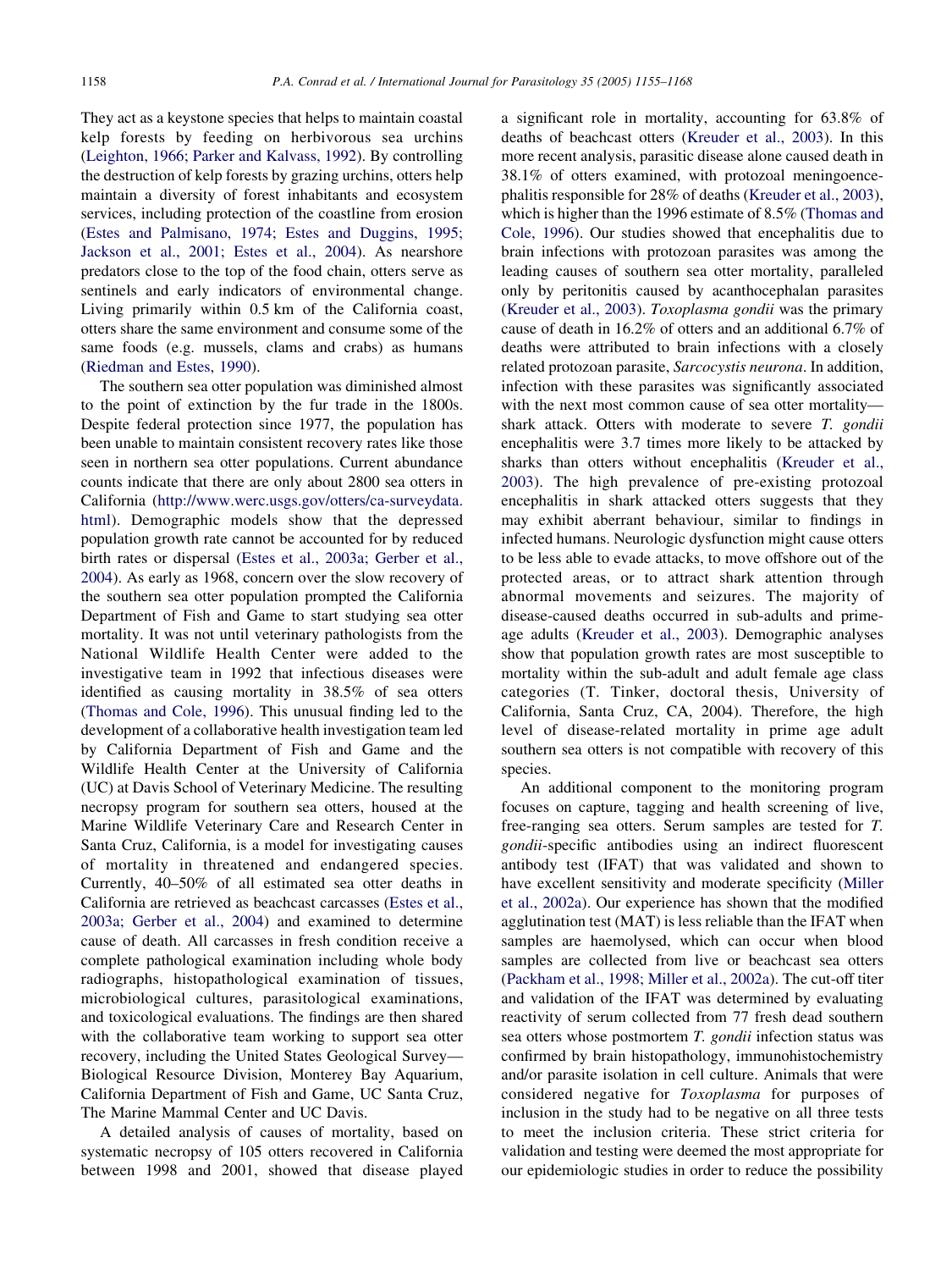<span id="page-4-0"></span>of overestimating the seroprevalence of infection. However, it remains possible that some otters are falsely classified as T. gondii-negative using the criteria above, especially if T. gondii cysts were present in brain tissue in low numbers or were present in tissues other than brain, and this is discussed later. For the purpose of diagnosis as a basis for making treatment decisions with clinically infected otters that are stranded or in captivity, the level and change in antibody levels as well as the presence of neurologic signs are also taken into consideration. A serosurvey conducted from 1997 to 2000 that used the strict IFAT validation previously described ([Miller et al., 2002a\)](#page-12-0) showed that 36% (29/80) of southern sea otters in California were seropositive for T. gondii, compared with 38% (8/21) of northern sea otters (Enhydra lutris kenyoni) from Washington and 0% (0/65) of otters (Enhydra lutris lutris) from Alaska ([Hanni et al.,](#page-11-0) [2003; Kreuder et al., 2003](#page-11-0); [Miller et al., 2002a,b](#page-12-0)). More recent serological survey results are discussed below.

### 3. Parasite biology indicates a land–sea connection

There are three possible routes by which sea otters could become infected with T. gondii; ingestion of sporulated oocysts, ingestion of bradyzoite cysts in the tissues of intermediate hosts or by vertical transmission. Although not proven, the former is more likely to be the primary mode of transmission because sea otters do not prey on warm blooded animals which are recognised intermediate hosts of T. *gondii*, but instead consume various species of

marine macroinvertebrates, such as bivalves, snails and crustaceans [\(Riedman and Estes, 1990\)](#page-12-0). Similarly, the role of vertical transmission as the primary means of propagating T. gondii infection in sea otters is not supported by data from long-term serological screening (Fig. 1a) and in vitro parasite isolation from the brains of freshly dead otters (Fig. 1b). Between 1998 and April 2005, serum samples collected from 339 freshly dead otters submitted for necropsy in California were evaluated for the presence of antibodies to T. gondii, using the validated IFAT, as described [\(Miller et al., 2002](#page-12-0)a). Fig. 1a shows the proportion of seropositive animals stratified by sea otter age class. Nursing pups show an initial low peak in seropositivity to T. gondii, followed by a decline in the proportion of seropositive otters in the immature age class as nursing and parental care wanes. This initial low peak is presumed to be due to transplacental or transmammary transmission of maternal antibodies, although this means of antibody transmission has not yet been confirmed for sea otters. As immature otters begin to forage independently and mature into subadults and then adults, a progressive rise in the proportion of seropositive otters is observed, as would be expected if infection is acquired postnatally after foraging activity begins.

The trend is similar for long-term parasite isolation in cell culture from sea otters submitted for necropsy. Two hundred and seventy-two southern sea otters were necropsied during this same time period and had brain samples collected and cultured for the isolation of T. gondii in vitro using methods previously described ([Miller et al.,](#page-12-0)



Fig. 1. Proportion by age class of southern sea otters necropsied 1998-2005 that were seropositve (a) or positive by culture isolation (b) for Toxoplasma gondii.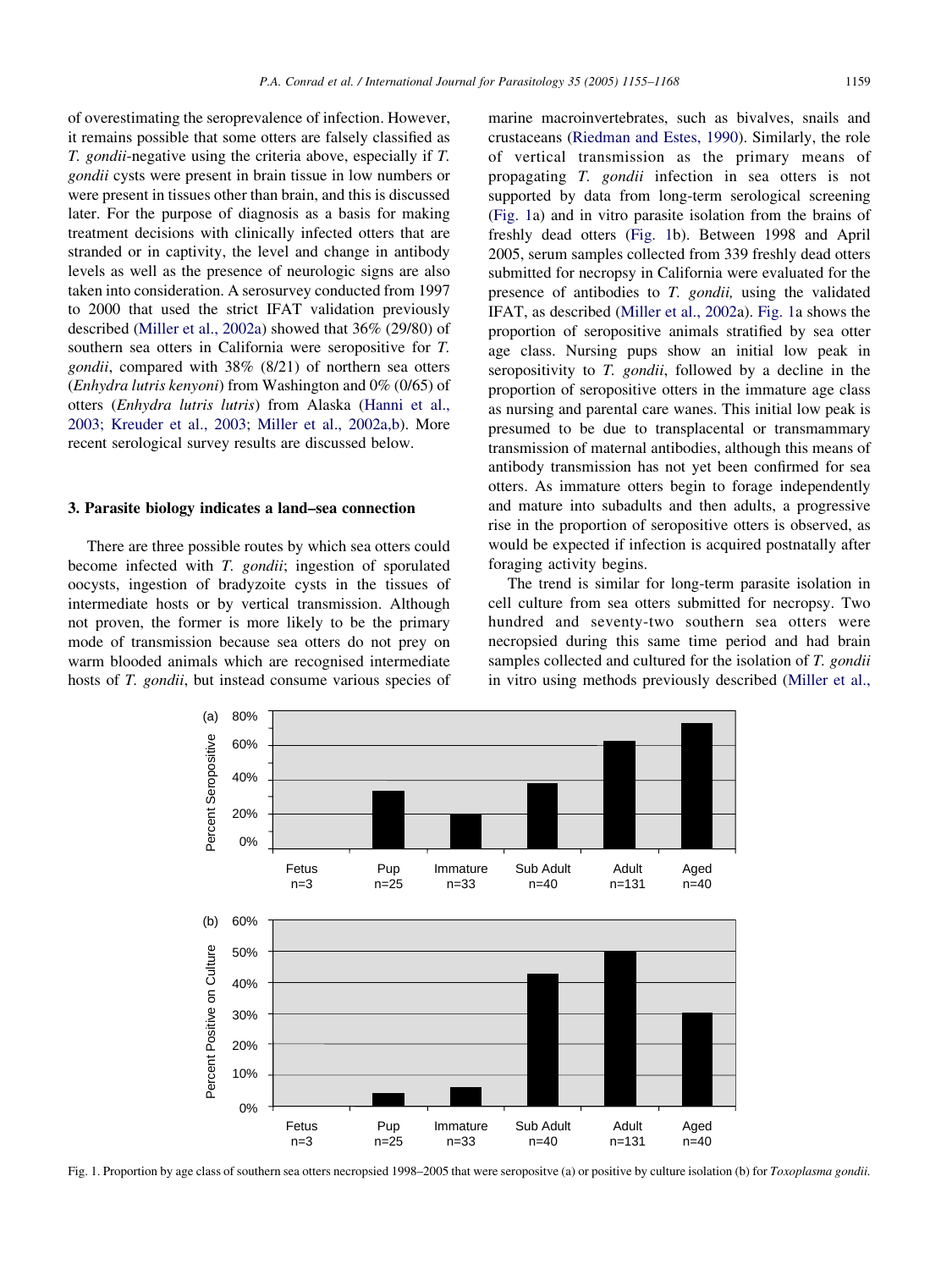[2002a](#page-12-0)). [Fig. 1](#page-4-0)b shows the proportion of these otters with confirmed T. gondii infections based on culture isolation. Due to their smaller size and tendency to decompose more quickly, acquisition of sea otter fetuses and pups for postmortem examination is uncommon as compared with the recovery of southern sea otters in older age categories. Even so, three fetuses and 25 pups, including stillborn neonates, were necropsied and screened for the presence of T. gondii by cell culture and histopathology. As a result, none of three aborted fetuses and only one of 25 freshly dead pups were found to be positive for T. gondii via culture and histopathology over 8 years of study, compared with two of 33 immature otters, 17 of 40 subadults, 65 of 131 adults and 12 of 40 aged adults. This positive correlation between otter age and the proportion of animals infected with *T. gondii* is more supportive of postnatally-acquired infection as a result of ingestion of infective T. gondii than it is of vertical transmission. From these data, which are the most extensive published to date, there appears to be no evidence to support the hypothesis that vertical transmission, although it likely occurs in sea otters, is a major contributor to the high prevalence of T. gondii infection observed in the southern sea otter population.

Investigation into the processes promoting T. gondii infections in sea otters may be our best opportunity to understand terrestrial parasite flow into the coastal marine system. In the absence of evidence that the high number of sea otters infected off the coast of California can be attributed either to the ingestion of prey containing tissue cysts or vertical transmission, the most likely source of infection is exposure to the environmentally resistant, infective oocysts of T. gondii, which can survive for months or years in contaminated soil, freshwater or seawater ([Yilmaz and Hopkins, 1972; Frenkel et al., 1975; Dubey,](#page-13-0) [1998; Lindsay et al., 2003\)](#page-13-0). Toxoplasma gondii oocysts may remain infective despite water chlorination or sewage processing ([Aramini et al., 1999](#page-10-0)). Furthermore, the infectious dose for some species may be as low as one oocyst [\(Dubey et al., 1996](#page-10-0)). An epidemiologic study based on live and dead otter samples from 1998 to 2001 showed that otters sampled near areas of high freshwater runoff, such as Elkhorn Slough in Monterey Bay were 2.9 times more likely to be exposed to T. *gondii* than otters sampled in areas with low or medium freshwater runoff [\(Miller et al.,](#page-12-0) [2002b](#page-12-0)). In addition, Morro Bay, south of Monterey Bay, was identified as an area of substantially increased risk for sea otter exposure to T. gondii [\(Miller et al., 2002](#page-12-0)b). A subsequent study revealed that there was also an increased risk for sea otter mortality due to T. gondii in the Morro Bay area ([Kreuder et al., 2003\)](#page-11-0).

After reaching the sea, oocysts may be concentrated by filter-feeding marine invertebrates that are prey for sea otters. Several studies have demonstrated that oocysts and cysts of pathogenic protozoa are concentrated by clams, mussels and oysters during filter-feeding activity [\(Fayer et](#page-10-0) [al., 1998,](#page-10-0) [1999, 2003;](#page-10-0) [Graczyk et al., 1998a–c,](#page-11-0) [1999a,b\)](#page-11-0). Recent studies in California showed that oocysts of Cryptosporidium spp. were detected in sentinel mussels (Mytilus spp.) at nearshore marine sites and clams (Corbicula fluminea) placed in rivers that flow into estuarian habitat for sea otters ([Miller et al., 2005a,b\)](#page-12-0). We have demonstrated that Pacific coast mussels (Mytilus sp.) remove and concentrate oocysts of T. gondii from contaminated water and that the parasites remain viable and infective within mussel tissues [\(Arkush et al., 2003\)](#page-10-0). Similar studies showed that T. gondii could also be concentrated and remain viable in eastern oysters [\(Lindsay](#page-12-0) [et al., 2004](#page-12-0)). Thus, raw shellfish could serve as a source of pathogenic protozoal infection for both marine mammals and humans. To maintain normal body weight and meet metabolic demands, sea otters consume approximately 25% of their body weight each day in invertebrate prey, such as mussels [\(Estes et al., 2003b](#page-10-0)). However, the identification of T. gondii in resident or sentinel bivalves in the wild has yet to be reported, so the role of these invertebrates in the transmission of oocysts to sea otters is unknown. Bivalves are likely not the only environmental source of infection for sea otters, as wide variation in individual prey preferences has been noted previously, and some otters consume few, if any, bivalves ([Estes et al., 2003b\)](#page-10-0). In addition, reports of infection based on histology and/or parasite isolation as well as seropositivity have been reported in a variety of marine mammal species that do not consume bivalves ([Migaki et](#page-12-0) [al., 1977; Holshuh et al., 1985; Inskeep et al., 1990; Miller et](#page-12-0) [al., 2001; Dubey et al., 2003; Measures et al., 2004\)](#page-12-0). Although not documented, other possible modes of T. gondii infection could be by the ingestion of oocysts in seawater, by grooming and ingesting oocysts collected on their fur or by ingestion of oocysts that are on or in prey other than bivalves. The mechanisms of transmission and extent of the intermediate host range for T. gondii requires further investigation.

# 4. Updated analysis of T. gondii exposure of live and dead otters

Between 1998 and 2004, 305 freshly beachcast sea otter carcasses were examined through the collaborative California sea otter recovery program described above. The resulting database also includes health and pathogen exposure information for live sea otters sampled along the California coast  $(n=257)$ . These data are being used to identify spatial and temporal trends in age-specific survival rates and patterns of mortality in California sea otters on a continual basis. An important part of this health monitoring program has been to screen serum from both dead beachcast and live captured sea otters for T. gondii exposure using the IFAT [\(Miller et al., 2002a](#page-12-0)). For the period from 1998 to 2004, 38% of live otters and 52% of dead otters had a seropositive response to the T. gondii IFAT test using the established cut-off of greater than or equal to 1:320. As has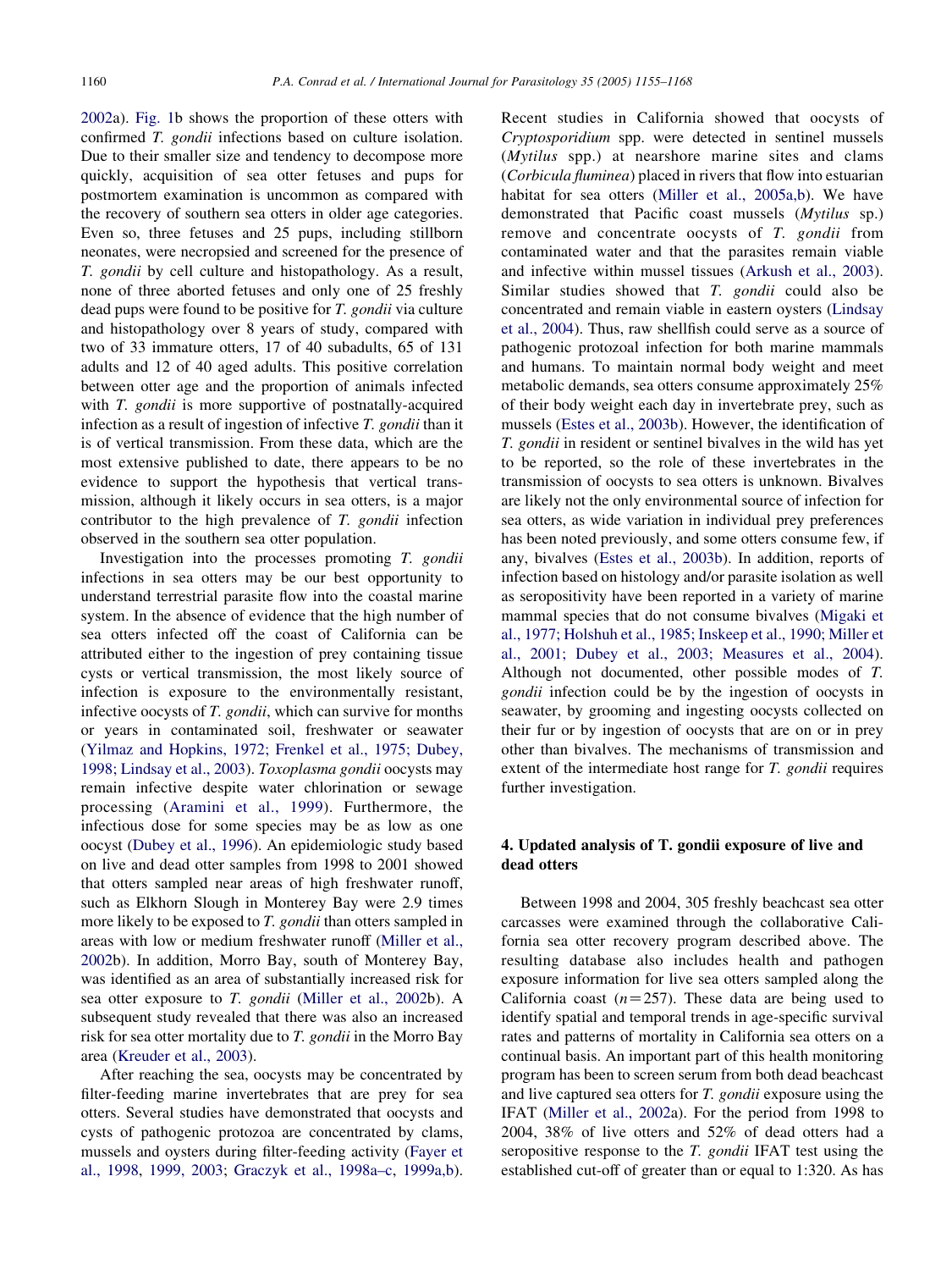been shown previously ([Miller et al., 2002b](#page-12-0)), adult and aged adult otters were significantly more likely to be exposed to T. gondii than immature and subadult otters. In fact, 46% of adult live otters were seropositive to T. gondii, compared with 19% of subadults and 4% of immatures  $(P<0.001)$ . Similarly, 65% of adult dead otters were seropositive to T. gondii, compared with 36% of subadults and 27% of immatures  $(P<0.001)$ . Increased seroprevalence in older age classes is typical of pathogens that cause persistent infection, as older otters are more likely to have come in contact with T. gondii during their lifetime.

Because otter captures, strandings and age classes were not distributed evenly along the coast, geographic differences were evaluated by multivariate logistic regression so that findings could be adjusted by age and live/dead status. Significant differences in risk of exposure to this pathogen in live and dead otters among different areas within the sea otter range are evident. Otters from the Elkhorn Slough/Moss Landing area (in the centre of Monterey Bay) and otters from Morro Bay had the highest levels of exposure to T. gondii (Fig. 2). Specifically, otters from the Elkhorn Slough area were six times as likely (95% Confidence Interval (CI): 1.9– 20.0) and otters from San Simeon to Morro Bay were five times as likely (95% CI: 1.9–16.2) to have been exposed to T. gondii than otters from the more remote and rocky Big Sur coast. Otters from the northern half of Monterey Bay (Santa Cruz to the Pajaro River outlet) and otters from south of Pismo Beach had moderate levels of exposure and were four times as likely (95% CI: 1.3–10.8) and three times as likely



Fig. 2. California range of the southern sea otter illustrating coastal areas of low, moderate and high seroprevalence of *Toxoplasma gondii* in live and dead sea otters surveyed 1998–2004.

(95% CI: 1.1–9.6), respectively, to have been exposed to  $T$ . gondii compared to otters from the Big Sur coast (Fig. 2). Areas with high T. gondii exposure are predominantly sandy bays near urban centres with freshwater runoff. As has been demonstrated previously [\(Miller et al., 2002b](#page-12-0)), increased risk of exposure in these areas may be associated with proximity to high levels of freshwater runoff although additional processes that promote high T. gondii exposure in otters are currently being investigated. Interestingly, only one of the 16 otters captured at San Nicolas Island was exposed to T. gondii. A small population of translocated otters resides at San Nicolas Island, which is an island located approximately 100 km west of Los Angeles with a very small human community and very few introduced cats  $(< 12$  individuals).

## 5. Discovery of a unique clade of T. gondii genotypes infecting marine mammals

The morbidity and mortality seen with T. gondii infections in sea otters are in marked contrast to the subclinical or mild infections seen in most immunocompetent humans and terrestrial animals. Proposed explanations for the apparent high sea otter susceptibility to infectious diseases include environmental pollutant exposure [\(Kanaan](#page-11-0) [et al., 1998; Nakata et al., 1998\)](#page-11-0), inbreeding depression ([Larson et al., 2002](#page-11-0)), and immunosuppression [\(Kanaan](#page-11-0) [et al., 1998\)](#page-11-0). Toxoplasma gondii strain variation or novel host-parasite interactions could also play a role in these infections. Significant intraspecific differences in respect to clinical presentation of toxoplasmosis exist and may be explained in part by infection with atypical genotypes ([Sibley and Boothroyd, 1992; Howe and Sibley, 1995;](#page-13-0) [Darde, 1996; Lehmann et al., 2000](#page-13-0); [Grigg et al., 2001a,b;](#page-11-0) [Sibley et al., 2002\)](#page-13-0).

Toxoplasma gondii is the sole species in the genus and is composed of three major genotypes ( $>94\%$  of all isolates), designated as Types I–III, that have emerged as the dominant strains worldwide ([Howe and Sibley, 1995;](#page-11-0) [Grigg et al., 2001b; Su et al., 2003; Volkman and Hartl,](#page-11-0) [2003](#page-11-0)). In nature, these genotypes represent the successful recombinants from a sexual cross (or crosses) between two distinct lineages of *Toxoplasma*. Hence, these three lines share the same set of just two alleles that have reassorted in different combinations across all genetic loci thus far investigated ([Grigg et al., 2001b\)](#page-11-0). Type II strains are most common in nature and have been isolated from a wide variety of intermediate hosts, but sampling has been largely biased towards parasites recovered from humans and their domestic animals [\(Howe and Sibley, 1995; Darde, 1996](#page-11-0)).

Recently, we genotyped T. gondii isolates from California sea otters with toxoplasmic encephalitis and began to establish a database of genotypes found in the marine environment so as to investigate the relationship between these and isolates from terrestrial animals. Multilocus PCR restriction fragment length polymorphism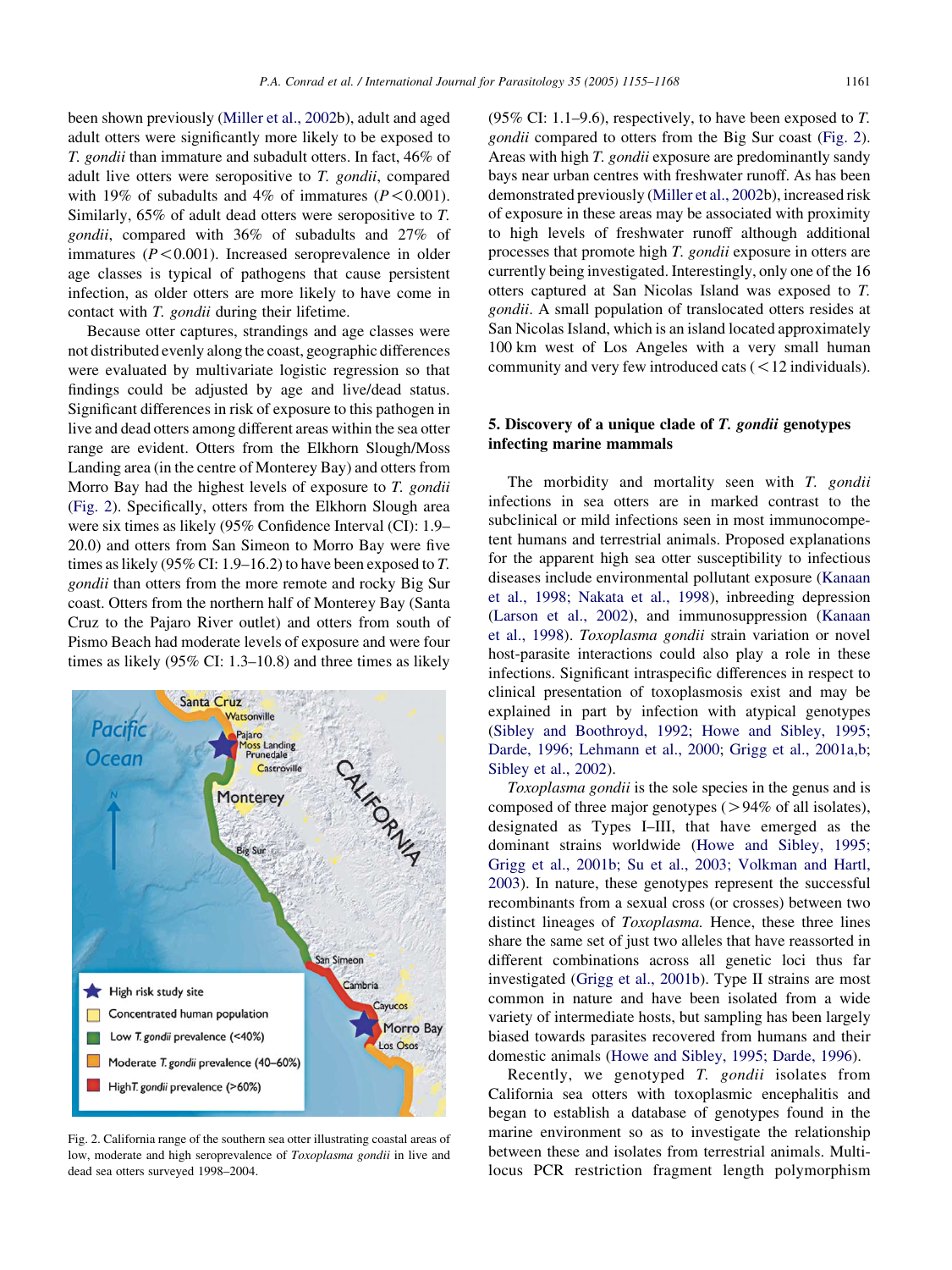(PCR-RFLP) analyses with limited DNA sequence analysis was applied against 35 T. *gondii* isolates from otter brain tissue, and these analyses identified two distinct lines of T. gondii associated with California otters ([Miller et al., 2004\)](#page-12-0). Forty percent were infected with the common zoonotic Type II strain whereas 60% were infected with a genotype, now designated as Type X, which possessed novel alleles at three genetic loci quite different from the alleles found in the Type I, II and III lines. No Type I or III strains were identified among the isolates examined. There was an unexpected difference in the geographic distribution of Type II and X isolates from otters in this study. Type II genotypes predominated in the northern half of the sea otter range, whereas otters from the southern half of the range were eight times more likely to be infected with Type X T. gondii ([Miller et al., 2004\)](#page-12-0). A statistically significant spatial cluster of Type X-infected otters was detected near Morro Bay; the same location that had been identified as a high risk site for sea otter infection with and mortality due to T. gondii in previous studies ([Miller et al., 2002; Kreuder et al.,](#page-12-0) [2003\)](#page-12-0). However, an association between isolate genotype and pathogenicity was not statistically significant in this study and will require further investigation.

Since, reporting the initial characterisation of sea otter isolates [\(Miller et al., 2004\)](#page-12-0), we have expanded our analysis to include 15 additional isolates obtained from otters in 2004 and two other marine mammal species. Multi-locus PCR-RFLP analysis on the additional 15 sea otter isolates identified only the Type X allele at both B1 and SAG1 (unpublished results). Combining these with the isolates from our previous study brings the total of Type X isolates to 38/50 or 72% of all otter isolates thus far examined by molecular genotyping techniques.

The incidence and seroprevalence of Toxoplasma infection in other marine mammals is well documented and recently reviewed [\(Dubey et al., 2003\)](#page-10-0) but as yet, no molecular genotyping analyses have been reported. To ask whether Type X strains are infecting marine mammals other than southern sea otters, multi-locus PCR-RFLP analyses using the B1, SAG1, and GRA6 markers was carried out on Toxoplasma isolates collected from a Pacific harbor seal (Phoca vitulina richardsi) [\(Miller et al., 2001\)](#page-12-0) and a California sea lion (Zalophus californianus). Both pinnipeds stranded along the California coast within the southern sea otter range, but these species do not typically share prey species with sea otters [\(Riedman and Estes, 1990\)](#page-12-0). At B1 and SAG1, RFLP analysis identified the Type X allele for both the harbor seal and sea lion isolates, indicating that these strains were not archetypal and thus could not be related to the Type II genotype that predominates world-wide (data not shown). PCR-RFLP analysis at GRA6 identified the Type II strain allele, which is consistent with these strains having a Type X genotype since Mse I digestion cannot distinguish between the Type II and X alleles, but does distinguish the Type I allele from Type III allele, each of which give a different banding pattern distinct from Type II and X. To establish that

these isolates possessed a Type X allele, direct DNA sequencing was performed on the GRA6 PCR amplification products (GenBank AY964058 Ca Sea Lion; AY964059 Harbor Seal; AY964060 SO 3160). Over the  $\sim 600$ nucleotide PCR product, both isolates possessed the same allele, and it was identical to the Type X allele previously identified in the sea otter isolate 3160 [\(Miller et al., 2004\)](#page-12-0). This data-set strongly suggests that the harbor seal and sea lion were infected with the same Type X genotype causing mortality in southern sea otters.

Extensive sequence analysis at multiple genetic loci among Type I, II and III strains collected throughout the world from different animal hosts has identified only two alleles and limited genetic diversity among archetypal lines. In the absence of this type of exhaustive molecular analysis for the marine Type X isolates, we applied a number of previously published random amplified polymorphic DNA (RAPD) markers against a subset of 24 T. gondii marine isolates (18 X and four II sea otter isolates, one X harbor seal, and one X sea lion isolate) and compared their molecular fingerprints against four Type I (RH, GT-1, CT-1, OH3), three Type II (76K, PRU, BEV), three Type III (CEP, POE, C56), and a II/III recombinant (SOU) strains to explore the extent of genetic diversity in the X isolates compared with the I, II and III archetypes. This new analysis was undertaken chiefly to investigate whether intra-type variation could be detected among the marine X isolates. RAPD markers provide a rapid snapshot of genetic variation and can be used to discern taxonomic relatedness among strains to provide meaningful data on their genetic relationship. This technique utilizes a single primer, usually 10 nucleotides in length, and serves ostensibly as a DNA fingerprinting assay. RAPD analyses typically generate molecular signatures of a reproducible number of distinct PCR products depending on the source of genomic DNA provided. Thus, the banding patterns identified serve as diagnostic markers for strain genotyping and can rapidly assess the extent of genetic variability within a cohort of isolates.

Seven RAPD primers have previously been applied against T. gondii isolates with varying degrees of success ([Guo et al., 1997; Ferreira et al., 2004](#page-11-0)). Of these, we applied the primers B5, B12, C8, and C20 ([Guo et al., 1997\)](#page-11-0) against our cohort of 20 marine X isolates versus a collection of archetypal strains. Primers B5, B12, and C20 each gave a characteristic signature profile of PCR amplification products depending on the source of genomic DNA provided (data not shown). However, absolute reproducibility of the banding patterns identified between successive PCR amplifications for each source of genomic DNA was problematic even though general differences between Types I–III from X were readily discernible. In contrast, the C8 primer was particularly useful, and all parasite DNA preparations gave highly reproducible banding patterns between successive amplifications. Previously unpublished data showed that Type I, II, III, and II/III recombinant isolates clustered together with strong bands at 1.4 and 0.8 kb, and these could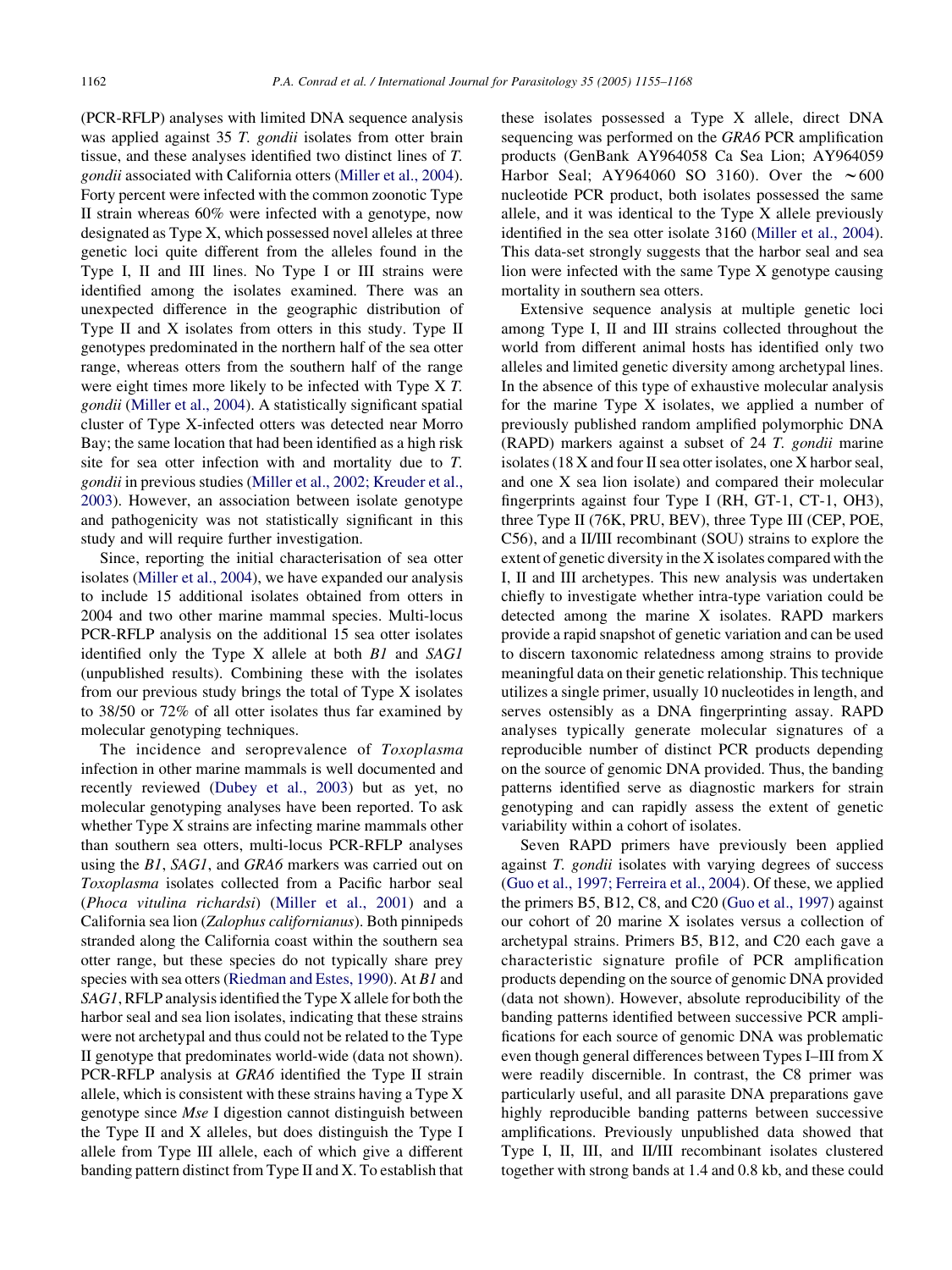

Fig. 3. Random amplified polymorphic DNA (RAPD) profile of Toxoplasma gondii genomic DNA amplified with the C8 primer. Genomic DNA was extracted from 35 Toxoplasma isolates and one Neospora caninum isolate was amplified using the single C8 oligonucleotide 5'-TGGACCGGTG-3'. Only a subset of 20 Toxoplasma isolates are shown. Parasites were solubilised in a 50 mM Tris–HCl pH 8.0, 62.5 mM EDTA, 2.5 M lithium chloride, 4% Triton X-100 solution and DNA was extracted by phenol/chloroform extraction followed by ethanol precipitation. The PCR amplification was performed as described ([Guo et al.,](#page-11-0) [1997](#page-11-0)). Briefly, a 2 min initial denaturation at 94 °C was followed by 45 cycles of 1 min at 94 °C, 1 min at 36 °C, 2 min at 72 °C, and then a final 10 min 72 °C extension. Products were separated on 1.4% agarose gels and visualised using ethidium bromide. A nil genomic DNA control was included to ensure that the bands visualised were not the result of primer artifacts. Neospora DNA served as an outgroup control and showed a different molecular signature of bands from the Toxoplasma isolates.

be readily distinguished from the X isolates (Fig. 3). The archetypal II and III isolates possessed a 0.4 kb band which was determined in previous studies [\(Guo et al., 1997](#page-11-0)) to be a diagnostic band capable of discriminating virulent from avirulent strains of T. gondii. Our analyses likewise showed that none of the four Type I virulent strains possessed the 0.4 kb band (Fig. 3; data not shown). The four Type II sea otter isolates (only SO 3636 and SO 3087 shown in Fig. 3) gave the same molecular banding pattern as archetypal Type II strains. All 20 X isolates possessed the 0.8 kb band, and none possessed the upper 1.4 kb band (data for 10 are shown in Fig. 3). Nine of the 20 X isolates possessed bands at 0.4 and 0.75 kb (data for 5 shown in Fig. 3). What was particularly interesting was the ability to detect genetic variability within the X isolates using the C8 marker. Otter isolate 3387 possessed a unique band at 1.3 kb, while otter isolates 3503 and 3458 had a series of reproducible bands between 1 and 1.4 kb and were distinct from all other isolates. These results strongly suggest that the X isolates are more genetically diverse than the archetypal lines, at least using the C8 RAPD marker. Neospora was included as an outgroup, and RAPD amplification of this genomic DNA preparation yielded a molecular signature distinct from that seen with Toxoplasma genomic DNA.

## 6. Insights into T. gondii transmission from sea otter studies

Results from these recent studies of toxoplasmosis in southern sea otters provide some valuable clues to better

understand the risks of T. *gondii* transmission to humans, as well as wildlife. The case has been made that since sea otters do not prey on known intermediate hosts for T. gondii, the most likely source of their infection is by ingestion of environmentally resistant oocysts that are shed in the feces of felids and transported via freshwater runoff into the marine ecosystem. Concentration of oocysts within filterfeeding marine bivalves that serve as prey may play a role in transmission; however, this may not be the only mechanism by which otters acquire infections, as discussed above. If oocysts are the primary or exclusive source of infection, then the high seroprevalence and mortality rates due to T. gondii infection in otters indicates that oocyst contamination of the terrestrial, freshwater and marine environments may be greater than presently presumed by the general public and physicians. In the USA, routine surveillance for T. gondii infection in the human population does not occur. There appears to be very little awareness by the general public or physicians about the risks of infection resulting from environmental contamination with oocysts or by oocyst ingestion from contaminated water or bivalves, such as raw oysters or mussels ([Jones et al., 2003b](#page-11-0)).

The identification of 'high risk' sites of T. gondii infection in sea otters provides an opportunity for more focused investigations into the ecology of T. gondii at these sites. Some of the important questions that should be addressed in these investigations include: (i) does exposure to oocysts that are shed in the feces of terrestrial felids entirely account for the high proportion of infected sea otters and if so, what factors affect transmission? (ii) can ecological models be developed to predict the risk of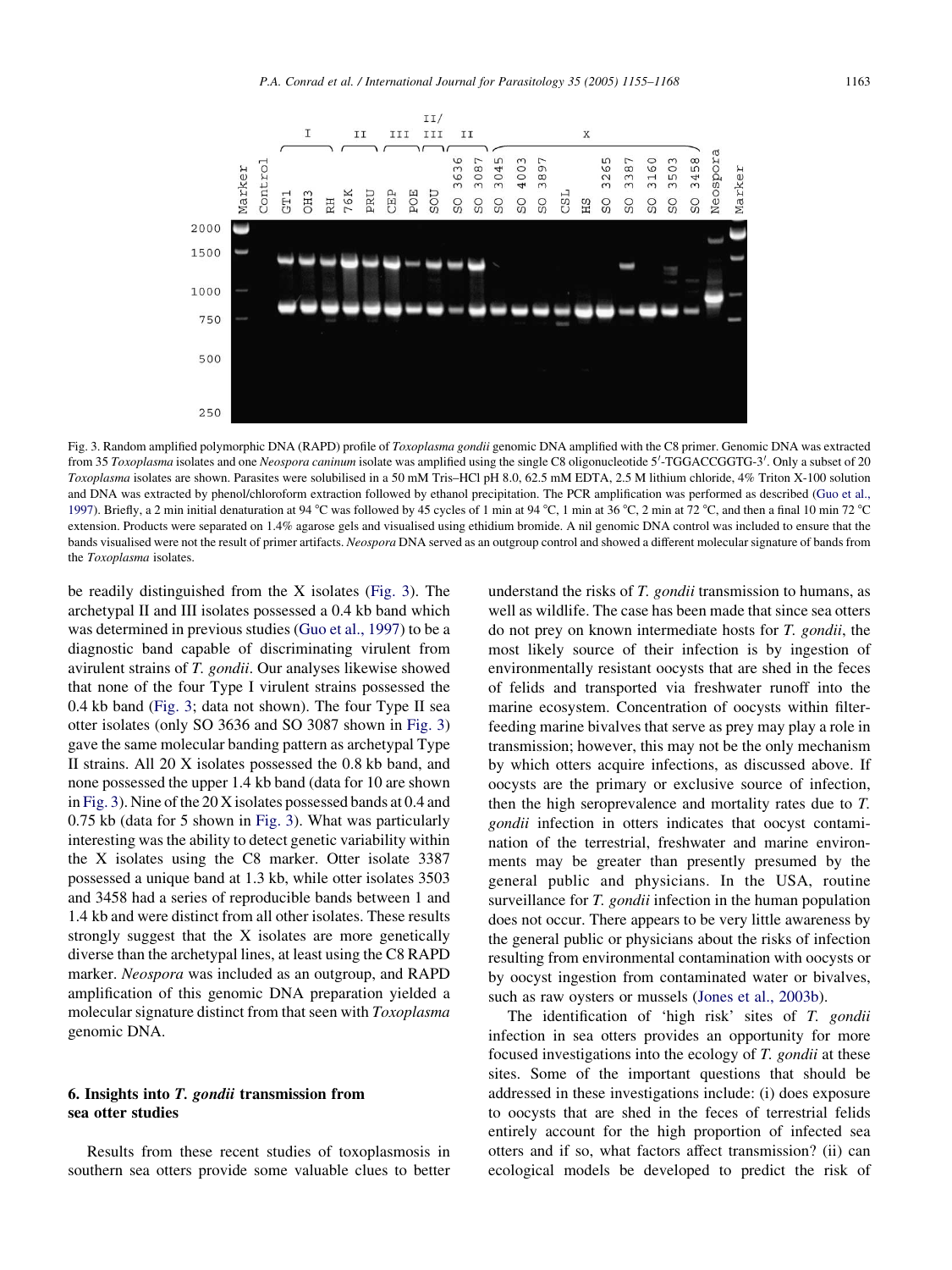T. gondii infection in cats, humans, and wildlife? and (iii) what is the relative impact of domestic cats, both owned and feral, as well as wild felids on environmental contamination with *T. gondii* oocysts and can that impact be reduced? These questions are of ever increasing relevance as domestic cat populations in many areas, including coastal California, continue to rise. Reliable scientific data and careful consideration is required to determine the potential impact of existing and proposed changes in how domestic cats are managed. For example, in all but a few communities in California (as in most areas globally), owned cats are not required to be licenced. Many domestic cats have extensive outdoor access which allows them to prey on wild rodents and birds that may be infected with T. gondii, as well as defecate in any convenient location. In addition, some brands of cat litter are now marketed as being 'ecologically friendly' and suitable for composting or flushing down the toilet. Oocysts may survive up to 18 months in soil under favourable conditions [\(Frenkel et al., 1975\)](#page-11-0), and wastewater treatment practices are not designed to destroy the highly resistant oocysts of T. gondii. Until reliable methods to inactivate oocysts in wastewater are developed, feces disposed directly into the toilet or in flushable cat litter must also be investigated as a possible source of oocysts. Current recommendations are for cat owners to bag and dispose of cat feces in approved sanitary landfills where runoff is controlled ([http://www.seaotterresearch.org/\)](http://www.seaotterresearch.org/). Both research and education to inform the public of scientific findings will be required to reduce risk of T. gondii exposure.

The discovery that a high proportion of sea otters infected with the new Type  $X$  genotype of  $T$ . *gondii* raises many intriguing questions about the distribution and infectivity of Type X parasites in otters and other animals. Is the Type X genotype circulating as a particularly successful genotype in the marine ecosystem, or are humans and other terrestrial animals in these coastal areas equally susceptible and likewise infected with Type X strains? Interestingly, RFLP analysis at SAG1 has identified a number of strains that bear an allele consistent with the Type X genotype in isolates collected from wild animals and two humans in the southeastern United States ([Howe and Sibley, 1995\)](#page-11-0). Whether these terrestrial isolates actually possess Type X genotypes identical to those infecting marine mammals is not yet clear. To establish whether Type X strains are widespread in nature, molecular characterisation of T. gondii isolates from a variety of hosts in different geographic locations will be required to provide the insight necessary to determine the ecology and transmission of this fascinating new genotype in this highly successful protozoan parasite. Hence, investigating the processes promoting T. gondii infections in sea otters will likely provide a better understanding of terrestrial parasite flow and the emergence of disease at the interface between wildlife, domestic animals and humans.

It is important to recognise that the source of infection for otters is unknown. Discovering the source and transmission

dynamics of T. gondii infection in the marine environment is critical if we are to better understand the parasite and its impact on otter survival. Because otters share the near-shore environment where humans recreate and harvest food, people are likewise potentially at risk of developing toxoplasmosis in the same way as otters. A reasonable and testable hypothesis is that T. gondii infection is via ingestion of environmentally resistant oocysts secreted by terrestrial felids, but this rationale presupposes that the intermediate host range for T. *gondii* is restricted to warm-blooded animals. The question of whether non-mammal marine species could also serve as intermediate hosts for T. gondii replication is unknown. No reports have been published whether it is possible for T. *gondii* to infect and/or replicate in fish, amphibians, invertebrates and/or other aquatic animals in either freshwater or marine ecosystems. If these atypical hosts were shown to be sources of infection for otters, then it would be possible to invoke a marine transmission cycle as a potential source for the high rates of T. gondii seropositive marine animals.

Sea otters are only one of many animals susceptible to infection and disease with T. gondii. However, as a flagship wildlife species and an icon of coastal California, the health of this population is of public concern. Therefore, these charismatic animals have helped draw widespread attention to the disease risks associated with waterborne pathogen pollution and toxoplasmosis. The toxoplasmosis problem in sea otters provides a unique opportunity to inform the public about the impact of domestic animals, such as owned and feral cats, on the health of both wildlife and humans. The investment of federal and state funds to support health monitoring for threatened southern sea otters has made it possible to validate diagnostic tests, molecularly characterise novel pathogenic isolates and establish a comprehensive data base to support detailed investigations on the ecology of T. gondii at the wildlife–domestic animal–human interface on a scale that has not been possible previously. The outcome of these studies needs to focus on the application of new knowledge to develop strategies for the reduction of environmental contamination with oocysts and the risks of T. gondii exposure for wild and domestic animals, as well as humans.

#### Acknowledgements

This research was supported in part through funding from the UC Davis Wildlife Health Center, PKD Trust, the Morris Animal Foundation, the San Francisco Foundation, The Marine Mammal Center (TMMC) and the California Department of Fish and Game (CDFG). MEG is a scholar of the CIHR and Michael Smith Foundation for Health Research. Project assistance and funding is also acknowledged from the Central Coast Regional Water Quality Control Board and Duke Energy. The authors wish to acknowledge the assistance of staff and volunteers from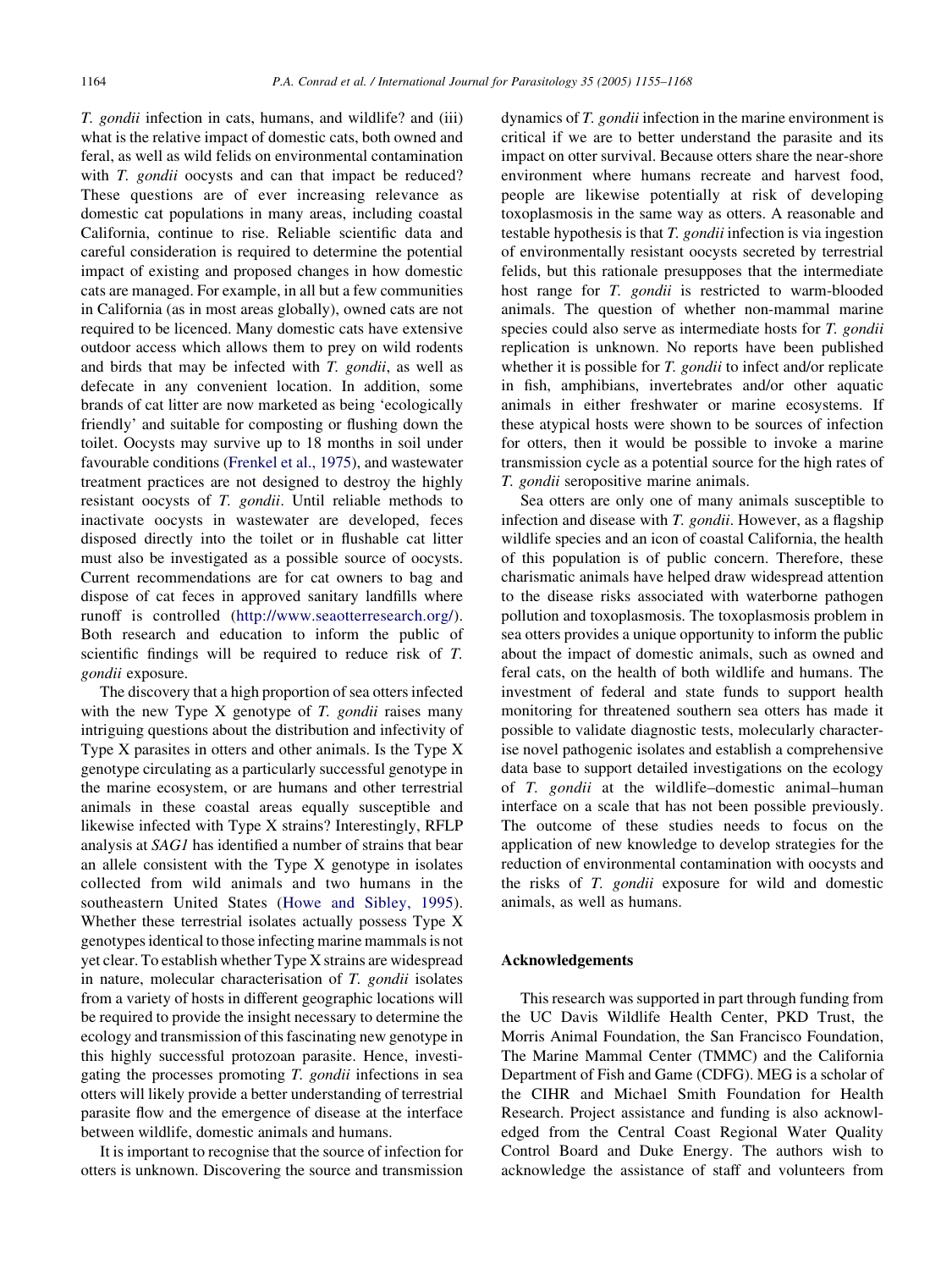<span id="page-10-0"></span>CDFG, TMMC, the Monterey Bay Aquarium (MBA), and USGS-BRD for sea otter carcass recovery, sample collection and data processing as well as Alison Kent, Phil Deák, Andrea Packham and Ann Melli for technical support for this manuscript.

## References

- Aramini, J.J., Stephen, C., Dubey, J.P., 1998. Toxoplasma gondii in Vancouver Island cougars (Felis concolor vancouverensis): serology and oocyst shedding. J. Parasitol. 84, 430–440.
- Aramini, J.J., Stephen, C., Dubey, J.P., Engelstoft, C., Schwantje, H., Ribble, C.S., 1999. Potential contamination of drinking water with Toxoplasma gondii oocysts. Epidemiol. Infect. 122, 305–315.
- Arkush, K.D., Miller, M.A., Leutenegger, C.M., Gardner, I.A., Packham, A.E., Heckeroth, A.R., Tenter, A.M., Barr, B.C., Conrad, P.A., 2003. Molecular and bioassay-detection of Toxoplasma gondii oocyst uptake by mussels (Mytilus galloprovincialis). Int. J. Parasitol. 33, 1087–1097.
- Bahia-Oliveira, L.M., Jones, J.L., Azevedo-Silva, J., Alves, C.C.F., Orefice, F., Addiss, D.G., 2003. Highly endemic waterborne toxoplasmosis in north Rio de Janeiro State, Brazil. Emerg. Infect. Dis. 9, 55–62.
- Benenson, M.W., Takafuji, E.T., Lemon, S.M., Greenup, R.L., Sulzer, A.J., 1982. Oocyst-transmitted toxoplasmosis associated with ingestion of contaminated water. N. Engl. J. Med. 307, 666–669.
- Bowie, W.R., King, A.S., Werker, D.H., Isaac-Renton, J.L., Bell, A., Eng, S.B., Marion, S.A., 1997. Outbreak of toxoplasmosis associated with municipal drinking water. The BC Toxoplasma Investigation Team. Lancet 350, 173–177.
- Buzby, J.C., Roberts, T., 1997. Economic costs and trade impacts of microbial foodborne illness. World Health Stat. Q. 50, 57–66.
- Childs, J.E., Seegar, W.S., 1986. Epidemiologic observations on infection with Toxoplasma gondii in three species of urban mammals from Baltimore, Maryland, USA. Int. J. Zoonoses 13, 249–261.
- Christie, E., Dubey, J.P., Pappas, P.W., 1976. Prevalence of Sarcocystis infection and other intestinal parasitisms in cats from a humane shelter in Ohio. J. Am. Vet. Med. Assoc. 168, 421–422.
- Claus, G.E., Christie, E., Dubey, J.P., 1977. Prevalence of Toxoplasma antibody in feline sera. J. Parasitol. 63, 266.
- Darde, M.L., 1996. Biodiversity in Toxoplasma gondii. Curr. Top. Microbiol. Immunol. 219, 27–41.
- Daszak, P., Cunningham, A.A., Hyatt, A.D., 2000. Emerging infectious diseases of wildlife—threats to biodiversity and human health. Science 287, 443–449.
- Daszak, P., Cunningham, A.A., Hyatt, A.D., 2001. Anthropogenic environmental change and the emergence of infectious diseases in wildlife. Acta Trop. 78, 103–116.
- DeFeo, M.L., Dubey, J.P., Mather, T.N., Rhodes II., R.C., 2002. Epidemiologic investigation of seroprevalence of antibodies to Toxoplasma gondii in cats and rodents. Am. J. Vet. Res. 63, 1714–1717.
- Dubey, J.P., 1973. Feline toxoplasmosis and coccidiosis: a survey of domiciled and stray cats. J. Am. Vet. Med. Assoc. 162, 873–877.
- Dubey, J.P., 1976. Reshedding of Toxoplasma oocysts by chronically infected cats. Nature 262, 213–214.
- Dubey, J.P., 1995. Duration of immunity to shedding of Toxoplasma gondii oocysts by cats. J. Parasitol. 81, 410–415.
- Dubey, J.P., 1998. Advances in the life cycle of Toxoplasma gondii. Int. J. Parasitol. 28, 1019–1024.
- Dubey, J.P., 2002. Tachyzoite-induced life cycle of Toxoplasma gondii in cats. J. Parasitol. 88, 713–717.
- Dubey, J.P., 2004. Toxoplasmosis—a waterborne zoonosis. Vet. Parasitol. 126, 57–72.
- Dubey, J.P., Beattie, C.P., 1988. Toxoplasmosis of Animals and Man. CRC Press, Boca Raton, FL.
- Dubey, J.P., Frenkel, J.K., 1972. Cyst-induced toxoplasmosis in cats. J. Protzool. 19, 155–177.
- Dubey, J.P., Frenkel, J.K., 1974. Immunity to feline toxoplasmosis: modification by administration of corticosteroids. Vet. Path. 11, 350– 379.
- Dubey, J.P., Frenkel, J.K., 1976. Feline toxoplasmosis from acutely infected mice and the development of Toxoplasma cysts. J. Protozool. 23, 256–546.
- Dubey, J.P., Weigel, R.M., 1996. Epidemiology of Toxoplasma gondii in farm ecosystems. J. Eukaryot. Microbiol. 43, 124S.
- Dubey, J.P., Weigel, R.M., Siegel, A.M., Thulliez, P., Kitron, U.D., Mitchell, M.A., Mannelli, A., Mateus-Pinilla, N.E., Shen, S.K., Kwok, O.C.H., Todd, K.S., 1995. Sources and reservoirs of Toxoplasma gondii infection on 47 swine farms in Illinois. J. Parasitol. 81, 723–729.
- Dubey, J.P., Miller, N.L., Frenkel, D.K., 1970. Toxoplasma gondii life cycle in cats. J. Am. Vet. Med. Assoc. 157, 1767–1770.
- Dubey, J.P., Lunney, J.K., Shen, S.K., Kwok, O.C., Ashford, D.A., Thulliez, P., 1996. Infectivity of low numbers of Toxoplasma gondii oocysts to pigs. J. Parasitol. 82, 438–443.
- Dubey, J.P., Saville, W.J.A., Stanek, J.F., Reed, S.M., 2002. Prevalence of Toxoplasma gondii antibodies in domestic cats from rural Ohio. J. Parasitol. 88, 802–803.
- Dubey, J.P., Zarnke, R.L., Thomas, N.J., Wong, S.K., Van Bonn, W., Briggs, M., Davis, J.W., Ewing, R., Mense, M., Kwok, O.C., Romand, S., Thulliez, P., 2003. Toxoplasma gondii, Neospora caninum, Sarcocystis neurona, and Sarcocystis canis-like infections in marine mammals. Vet. Parasitol. 116, 275–296.
- Dwight, R.H., Semenza, J.C., Baker, D.B., Olson, B.H., 2002. Association of urban runoff with coastal water quality in Orange County, California. Water Environ. Res. 74, 82–90.
- Dwight, R.H., Baker, D.B., Semenza, J.C., Olson, B.H., 2004. Health effects associated with recreational coastal water use: urban versus rural California. Am. J. Public Health 94, 565–567.
- Estes, J.A., Duggins, D.O., 1995. Sea otters and kelp forests in Alaska: generality and variation in a community ecological paradigm. Ecol. Monogr. 65, 75–100.
- Estes, J.A., Palmisano, J.F., 1974. Sea otters: their role in structuring nearshore communities. Science 185, 1058–1060.
- Estes, J.A., Hatfield, B.B., Ralls, K., Ames, J., 2003a. Causes of mortality in California sea otters during periods of population growth and decline. Mar. Mammal Sci. 19, 198–216.
- Estes, J.A., Riedman, M.L., Staedler, M.M., Tinker, M.T., Lyon, B.E., 2003b. Individual variation in prey selection by sea otters: patterns, causes and implications. J. Anim. Ecol. 72, 144–155.
- Estes, J.A., Danner, E.M., Doak, D.F., Konar, B., Springer, A.M., Steinberg, P.D., Tinker, M.T., Williams, T.M., 2004. Complex trophic interactions in kelp forest ecosystems. Bull. Mar. Sci. 74, 621–638.
- Fayer, R., Graczyk, T.K., Lewis, E.J., Trout, J.M., Farley, C.A., 1998. Survival of infectious Cryptosporidium parvum oocysts in seawater and eastern oysters (Crassostrea virginica) in the Chesapeake Bay. Appl. Environ. Microbiol. 64, 1070–1074.
- Fayer, R., Lewis, E.J., Trout, J.M., Graczyk, T.K., Jenkins, M.C., Xiao, L., Lal, A.A., 1999. Cryptosporidium parvum in oysters from commercial harvesting sites in the Chesapeake Bay. Emerg. Infect. Dis. 5, 706–710.
- Fayer, R., Trout, J.M., Lewis, E.J., Santin, M., Zhou, L., Lal, A.A., Xiao, L., 2003. Contamination of Atlantic coast commercial shellfish with Cryptosporidium. Parasitol. Res. 89, 141–145.
- Fayer, R., Dubey, J.P., Lindsay, D.S., 2004. Zoonotic protozoa: from land to sea. Trends Parasitol. 20, 531–536.
- Ferreira, A.M., Vitor, R.W., Carneiro, A.C., Brandao, G.P., Melo, M.N., 2004. Genetic variability of Brazilian Toxoplasma gondii strains detected by random amplified polymorphic DNA-polymerase chain reaction (RAPD-PCR) and simple sequence repeat anchored-PCR (SSR-PCR). Infect. Genet. Evol. 4, 131–142.
- Flegr, J., Kodym, P., Tolarova, V., 2000. Correlation of duration of latent Toxoplasma gondii infection with personality changes in women. Biol. Pyschol. 53, 57–68.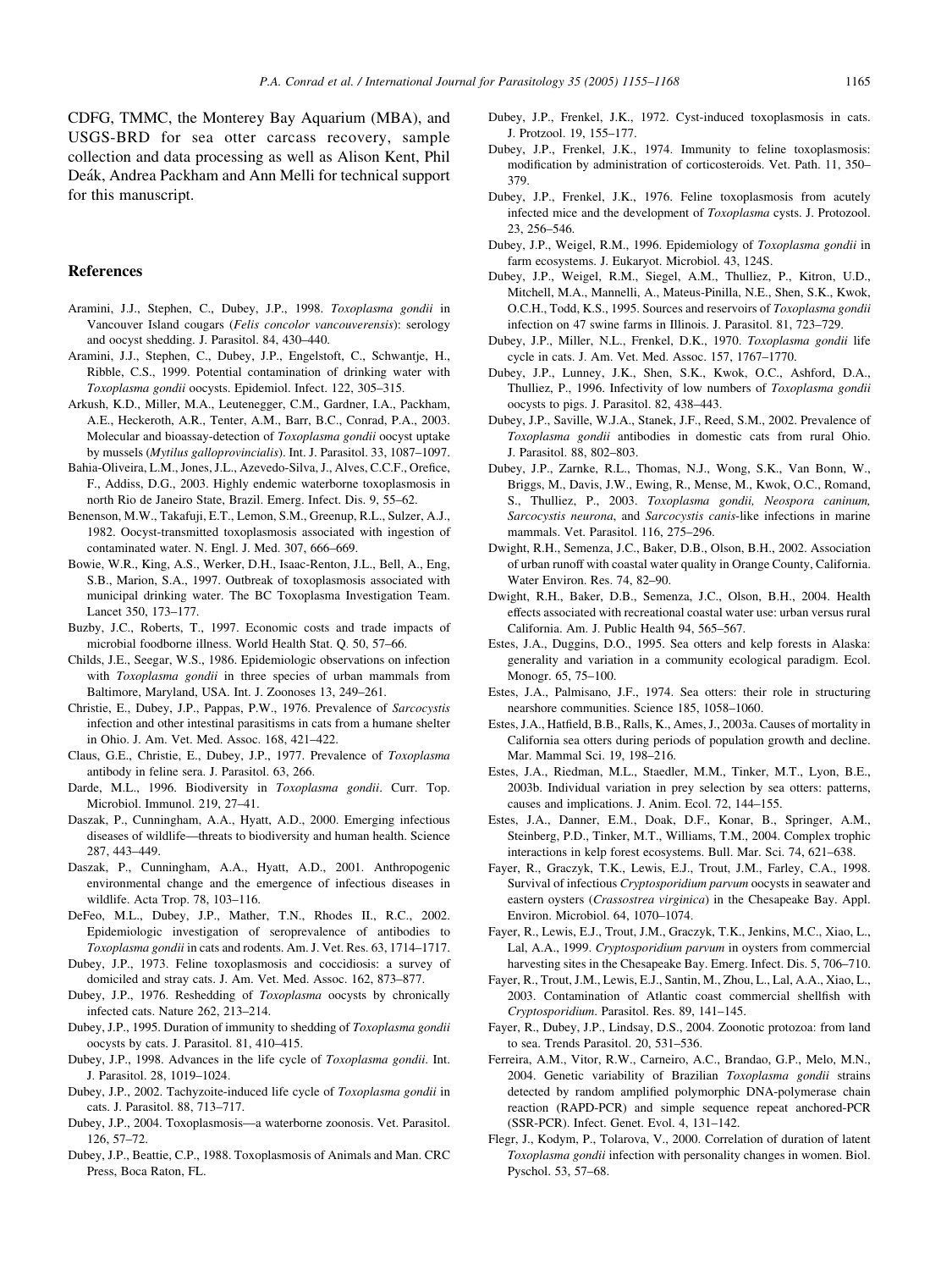- <span id="page-11-0"></span>Flegr, J., Havlicek, J., Kodym, P., Maly, M., Smahel, Z., 2002. Increased risk of traffic accidents in subjects with latent toxoplasmosis: a retrospective case-control study. BMC Infect. Dis. 2, 11 (epub [http://](http://www.biomedcentral.com/content/pdf/1471-2334-2-11.pdf) [www.biomedcentral.com/content/pdf/1471-2334-2-11.pdf](http://www.biomedcentral.com/content/pdf/1471-2334-2-11.pdf)).
- Franti, C.E., Riemann, H.P., Behymer, D.E., Suther, D., Howarth, J.A., Ruppanner, R., 1976. Prevalence of Toxoplasma gondii antibodies in wild and domestic animals in northern California. J. Am. Vet. Med. Assoc. 169, 901–906.
- Frenkel, J.K., 1990. Toxoplasmosis in human beings. J. Am. Vet. Med. Assoc. 196, 240–248.
- Frenkel, J.K., Ruiz, A., Chinchilla, M., 1975. Soil survival of Toxoplasma oocysts in Kansas and Costa Rica. Am J. Trop. Med. Hyg. 24, 439–443.
- Gerber, L.R., Tinker, M.T., Doak, D.F., Estes, J.A., 2004. Mortality sensitivity in life-stage simulation analysis: a case study of southern sea otters. Ecol. Appl. 14, 1554–1565.
- Graczyk, T.K., Farley, C.A., Fayer, R., Lewis, E.J., Trout, J.M., 1998a. Detection of Cryptosporidium oocysts and Giardia cysts in the tissues of eastern oysters (Crassostrea virginica) carrying principal oyster infectious diseases. J. Parasitol. 84, 1039–1042.
- Graczyk, T.K., Fayer, R., Cranfield, M.R., Conn, B.D., 1998b. Recovery of waterborne Cryptosporidium parvum oocysts by freshwater benthic clams (Corbicula fluminea). Appl. Environ. Microbiol. 64, 427–430.
- Graczyk, T.K., Ortega, Y.R., Conn, D.B., 1998c. Recovery of waterborne oocysts of Cyclospora cayetanensis by Asian freshwater clams (Corbicular fluminea). Am. J. Trop. Med. Hyg. 59, 928–932.
- Graczyk, T.K., Fayer, R., Conn, D.B., Lewis, E.J., 1999a. Evaluation of the recovery of waterborne Giardia cysts by freshwater clams and cyst detection in clam tissue. Parasitol. Res. 85, 30–34.
- Graczyk, T.K., Fayer, R., Lewis, E.J., Trout, J.M., Farley, C.A., 1999b. Cryptosporidium oocysts in bent mussels (Ischadium recurvum) in the Chesapeake Bay. Parasitol. Res. 85, 518–521.
- Grigg, M.E., Bonnefoy, S., Hehl, A.B., Suzuki, Y., Boothroyd, J.C., 2001a. Success and virulence in Toxoplasma as the result of sexual recombination between two distinct ancestries. Science 294, 161–165.
- Grigg, M.E., Ganatra, J., Boothroyd, J.C., Margolis, T.P., 2001b. Unusual abundance of atypical strains associated with human ocular toxoplasmosis. J. Infect. Dis. 184, 633.
- Guerina, N.G., Hsu, H.W., Meissner, H.C., Maguire, J.H., Lynfield, R., Stechenberg, B., Abroms, I., Pasternack, M.S., Hoff, R., Eaton, R.B., 1994. Neonatal serologic screening and early treatment for congenital Toxoplasma gondii infection. The New England Regional Toxoplasma Working Group. N. Engl. J. Med. 330, 1858–1863.
- Guo, Z.G., Gross, U., Johnson, A.M., 1997. Toxoplasma gondii virulence markers identified by random amplified polymorphic DNA polymerase chain reaction. Parasitol. Res. 83, 458–463.
- Guterbock, W.M., Levine, N.D., 1977. Coccidia and intestinal nematodes of east central Illinois cats. J. Am. Vet. Med. Assoc. 170, 1411–1413.
- Haile, R.W., Witte, J.S., Gold, M., Cressey, R., McGee, C.D., Millian, R.C., Glasser, A., Harawa, N., Ervin, C., Harmon, P., Harper, J., Dermand, J., Alamillo, J., Barrett, K., Nides, M., Wang, G., 1999. The health effects of swimming in ocean water contaminated by storm drain runoff. Epidemiology 10, 355–363.
- Hanni, K.D., Mazet, J.K., Gulland, F.M., Estes, J.A., Staedler, M.M., Murray, M.J., Miller, M.A., Jessup, D., 2003. Clinical pathology and assessment of pathogen exposure in southern and Alaskan sea otters. J. Wildl. Dis. 39, 837–850.
- Hill Jr.., R.E., Zimmerman, J.J., Willis, R.W., Patton, S., Clark, W.R., 1998. Seroprevalence of antibodies against Toxoplasma gondii in free-ranging mammals in Iowa. J. Wildl. Dis. 34, 811–815.
- Hill, S.L., Cheney, J.M., Taton-Allen, G.F., Reif, J.S., Bruns, C., Lappin, M.R., 2000. Prevalence of enteric zoonotic organisms in cats. J. Am. Vet. Med. Assoc. 216, 687–692.
- Hofman, P., Drici, M.D., Gibelin, P., Michiels, J.F., Thyss, A., 1993. Prevalence of Toxoplasma myocarditis in patients with the acquired immunodeficiency syndrome. Br. Heart J. 70, 376–381.
- Holliman, R.E., 1997. Toxoplasmosis, behaviour and personality. J. Infect. 35, 105–120.
- Holshuh, H.J., Sherrod, A.E., Taylor, C.R., Andrews, B.F., Howard, E.B., 1985. Toxoplasmosis in a feral northern fur seal. J. Am. Vet. Med. Assoc. 187, 1229–1230.
- Howe, D.K., Sibley, L.D., 1995. Toxoplasma gondii comprises three clonal lineages: correlation of parasite genotype with human disease. J. Infect. Dis. 172, 1561–1566.
- Ho-Yen, D.O., 1992. Immunocompromised patients. In: Ho-Yen, D.O., Joss, A.W.L. (Eds.), Human Toxoplasmosis. Oxford University Press, Oxford and New York, pp. 184–203.
- Inskeep, W., Gardiner, C.H., Harris, R.K., Dubey, J.P., Goldston, R.T., 1990. Toxoplasmosis in Atlantic bottle-nosed dolphins (Tursiops truncatus). J. Wildl. Dis. 26, 377–382.
- Jackson, J.B., Kirby, M.X., Berger, W.H., Bjorndal, K.A., Botsford, L.W., Bourque, B.J., Bradbury, R.H., Cooke, R., Erlandson, J., Estes, J.A., Hughes, T.P., Kidwell, S., Lange, C.B., Lenihan, H.S., Pandolfi, J.M., Peterson, C.H., Steneck, R.S., Tegner, M.J., Warner, R.R., 2001. Historical overfishing and the recent collapse of coastal ecosystems. Science 293, 629–637.
- Jones, J.L., Kruszon-Moran, D., Wilson, M., 2003a. Toxoplasma gondii infection in the United States, 1999–2000. Emerg. Infect. Dis. 9, 1371– 1374.
- Jones, J.L., Ogunmodede, F., Scheftel, J., Kirkland, E., Lopez, A., Schulkin, J., Lynfield, R., 2003b. Toxoplasmosis-related knowledge and practices among pregnant women in the United States. Infect. Dis. Obstet. Gynecol. 11, 139–145.
- Kanaan, K., Guruge, K.S., Thomas, N.J., Tanabe, S., Giesy, J.P., 1998. Butylin residues in southern sea otters (Enhydra lutris nereis) found dead along California coastal waters. Environ. Sci. Technol. 32, 1169– 1175.
- Kikuchi, Y., Chomel, B.B., Kasten, R.W., Martenson, J.S., Swift, P.K., O'Brien, S.J., 2004. Seroprevalence of Toxoplasma gondii in American free-ranging or captive pumas (Felis concolor) and bobcats (Lynx rufus) . Vet. Parasitol. 120, 1–9.
- Kreuder, C., Miller, M.A., Jessup, D., Lowenstine, L.J., Harris, M.D., Ames, J.A., Carpenter, T.E., Conrad, P.A., Mazet, J.K., 2003. Patterns of mortality in southern sea otters (Enhydra lutris nereis) from 1998– 2001. J. Wildl. Dis. 39, 495–509.
- Labelle, P., Dubey, J.P., Mikaelian, I., Blanchette, N., Lafond, R., St-Onge, S., Martineau, D., 2001. Seroprevalence of antibodies to Toxoplasma gondii in lynx (Lynx canadensis) and bobcats (Lynx rufus) from Quebec, Canada. J. Parasitol. 87, 1194–1196.
- Ladiges, W.C., DiGiacomo, R.F., Yamaguchi, R.A., 1982. Prevalence of Toxoplasma gondii antibodies and oocysts in pound-source cats. J. Am. Vet. Med. Assoc. 180, 1334–1335.
- Lappin, M.R., Greene, C.E., Prestwood, A.K., Dawe, D.L., Tarleton, R.L., 1989a. Diagnosis of recent Toxoplasma gondii infection in cats using a enzyme-linked immunosorbent assay for immunoglobulin M. Am. J. Vet. Res. 50, 1580–1585.
- Lappin, M.R., Greene, C.E., Prestwood, A.K., Dawe, D.L., Tarleton, R.L., 1989b. Enzyme-linked immunosorbent assay for the detection of circulating antigens of Toxoplasma gondii in the serum of cats. Am. J. Vet. Res. 50, 1586–1590.
- Lappin, M.R., Greene, C.E., Prestwood, A.K., Dawe, D.L., Marks, A., 1989c. Prevalence of Toxoplasma gondii infection in cats in Georgia using enzyme-linked immunosorbent assays for IgM, IgG, and antigens. Vet. Parasitol. 33, 225–230.
- Lappin, M.R., Marks, A., Greene, C.E., Collins, J.K., Carman, J., Reif, J.S., Powell, C.C., 1992. Serologic prevalence of selected infectious diseases in cats with uveitis. J. Am. Vet. Med. Assoc. 201, 1005–1009.
- Larson, S., Jameson, R., Etnier, M., Flemming, M., Beatzen, P., 2002. Loss of genetic diversity in sea otters (Enhydra lutris) associated with the fur trade of the 18th and 19th centuries. Mol. Ecol. 11, 1899.
- Lehmann, T., Blackston, C.R., Parmley, S.F., Remington, J.S., Dubey, J.P., 2000. Strain typing of Toxoplasma gondii: comparision of antigencoding and housekeeping genes. J. Parasitol. 86, 960–971.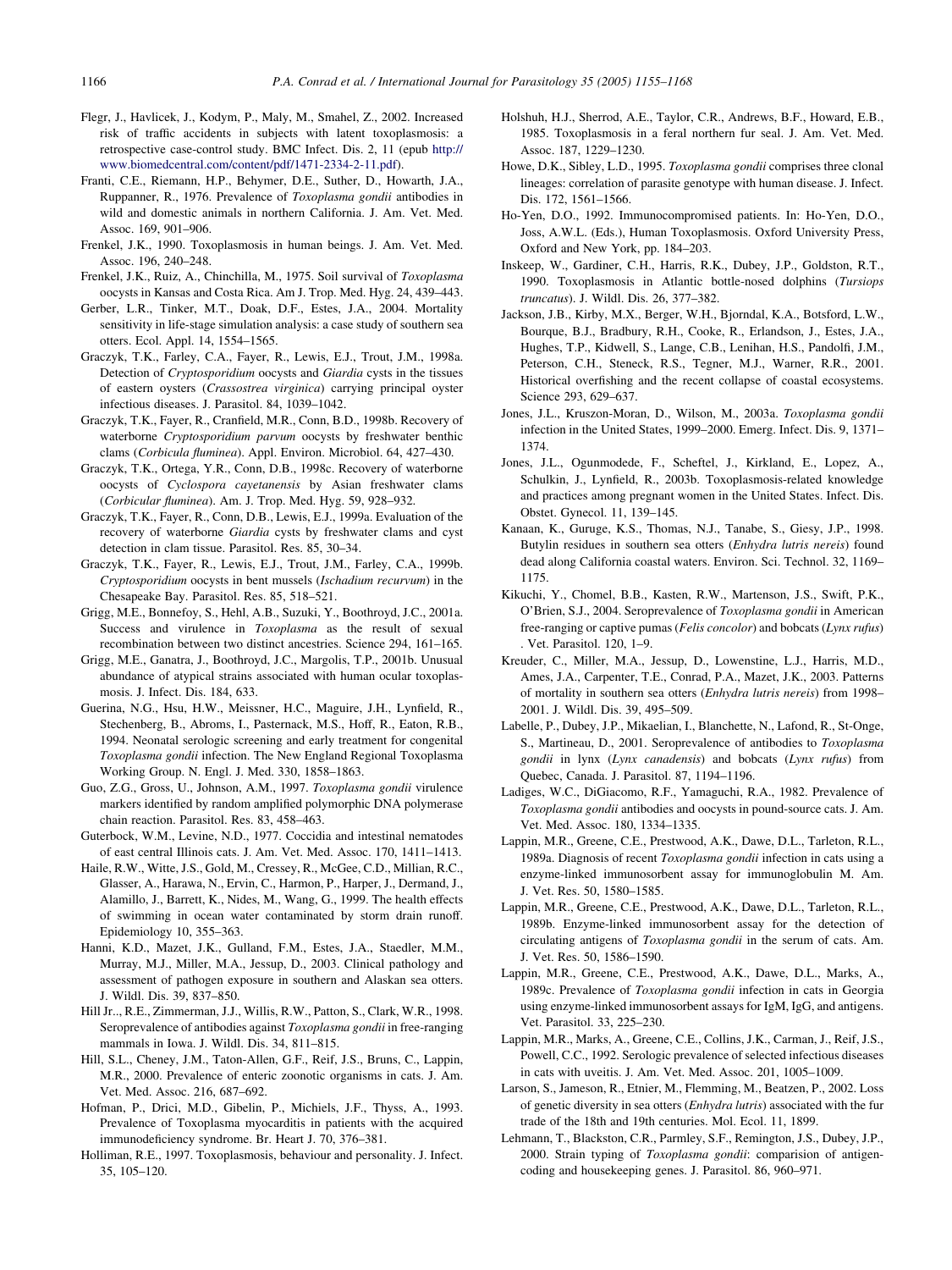- <span id="page-12-0"></span>Leighton, D.L., 1966. Studies of food preferences in algivorous invertebrates in southern California kelp beds. Pacific Science 20, 104–113.
- Levy, J.K., Crawford, P.C., 2004. Humane strategies for controlling feral cat populations. J. Am. Vet. Med. Assoc. 255, 1354–1360.
- Lindsay, D.S., Collins, M.V., Mitchell, S.M., Cole, R.A., Flick, G.J., Wetch, C.N., Lindquist, A., Dubey, J.P., 2003. Sporulation and survival of Toxoplasma gondii oocysts in seawater. J. Eukaryot. Microbiol. 50S, 687–688.
- Lindsay, D.S., Collins, M.V., Mitchell, S.M., Wetch, C.N., Rosypal, A.C., Flick, G.J., Zajac, A.M., Lindquist, A., Dubey, J.P., 2004. Survival of Toxoplasma gondii oocysts in Eastern oysters (Crassostrea virginica). J. Parasitol. 90, 1054–1057.
- Lopez, A., Dietz, V.J., Wilson, M., Navin, T., Jones, J.L., 2000. Preventing congenital toxoplasmosis. Morb. Mort. Wkly. Rep. 49, 59–75.
- Lubroth, J.S., Dreesen, D.W., Ridenhour, R.A., 1982. The role of rodents and other wildlife in the epidemiology of swine toxoplasmosis. Prev. Vet. Med. 1, 169–178.
- Luft, B.J., Remington, R.S., 1992. Toxoplasmic encephalitis in AIDS. Clin. Infect. Dis. 15, 211–222.
- Luria, B.J., Levy, J.K., Lappin, M.R., Breitschwerdt, E.B., Legendre, A.M., Hernandez, J.A., 2004. Prevalence of infectious diseases in feral cats in Northern Florida. J. Feline Med. Surg. 6, 287–296.
- Marchiondo, A.A., Duszynski, D.W., Maupin, G.O., 1976. Prevalence of antibodies to Toxoplasma gondii in wild and domestic animals of New Mexico, Arizona and Colorado. J. Wildl. Dis. 12, 226–232.
- Matturri, L., Quattrone, P., Varesi, C., Rossi, L., 1990. Cardiac toxoplasmosis in pathology of acquired immunodeficiency syndrome. Panminerva Med. 32, 194–196.
- McAuley, J., Boyer, K.M., Patel, D., Mets, M., Swisher, C., Roizen, N., Wolters, C., Stein, L., Stein, M., Schey, W., 1994. Early and longitudinal evaluations of treated infants and children and untreated historical patients with congenital toxoplasmosis: the Chicago Collaborative Treatment Trial. Clin. Infect. Dis. 18, 38–72.
- McCarthy, T., 2003. Nowhere to roam: wildlife reserves alone cannot protect big cats. A look at new ways to save them. Time 164, 44–53.
- McCulloch, W.F., Foster, B.G., Braun, J.L., 1964. Serologic survey of toxoplasmosis in Iowa domestic animals. J. Am. Vet. Med. Assoc. 144, 272–275.
- McKinney, H.R., 1973. A study of Toxoplasma infections in cats by the indirect fluorescent antibody method. Vet. Med. Sm. Anim. Clin. 68, 493–495.
- Mead, P.S., Slutsker, L., Dietz, V., McCaig, L.F., Bresee, J.S., Shapiro, C., Griffin, P.M., Tauxe, R.V., 1999. Food-related illness and death in the United States. Emerg. Infect. Dis. 5, 607–625.
- Measures, R.M., Dubey, J.P., Labelle, P., Martineau, D., 2004. Seroprevalence of Toxoplasma gondii in Canadian pinnipeds. J. Wildl. Dis. 40, 294–300.
- Migaki, G., Allen, J.F., Casey, H.W., 1977. Toxoplasmosis in a California sea lion. Am. J. Vet. Res. 38, 135–136.
- Miller, M.A., Sverlow, K., Crosbie, P.R., Barr, B.C., Lowenstine, L.J., Gulland, F.M., Packham, A., Conrad, P.A., 2001. Isolation and characterization of two parasitic protozoa from a Pacific harbor seal (Phoca vitulina richardsi) with meningoencephalomyelitis. J. Parasitol. 87, 816–822.
- Miller, M.A., Gardner, I.A., Packham, A., Mazet, J.K., Hanni, K.D., Jessup, D., Jameson, R., Dodd, E., Barr, B.C., Lowenstine, L.J., Gulland, F.M., Conrad, P.A., 2002. Evaluation and application of an indirect fluorescent antibody test (IFAT) for detection of Toxoplasma gondii in sea otters (Enhydra lutris). J. Parasitol. 88, 594–599.
- Miller, M.A., Gardner, I.A., Kreuder, C., Paradies, D., Worcester, K., Jessup, D., Dodd, E., Harris, M., Ames, J., Packham, A., Conrad, P.A., 2002. Coastal freshwater runoff is a risk factor for Toxoplasma gondii infection of southern sea otters (Enhydra lutris nereis). Int. J. Parasitol. 32, 997–1006.
- Miller, M.A., Grigg, M.E., Kreuder, C., James, E.R., Melli, A.C., Crosbie, P.R., Jessup, D., Boothroyd, J.C., Brownstein, E., Conrad, P.A., 2004.

An unusual genotype of Toxoplasma gondii is common in California sea otters (Enhydra lutris nereis) and is a cause of mortality. Int. J. Parasitol. 34, 275–284.

- Miller, W.A., Atwill, E.R., Gardner, I.A., Miller, M.A., Fritz, H.M., Hedrick, R.P., Melli, A.C., Barnes, N.M., Conrad, P.A., 2005a. Clams (Corbicula fluminea) as bioindicators of fecal contamination with Cryptosporidium and Giardia spp. in freshwater ecosystems in California. Int. J. Parasitol. 35, 673–684.
- Miller, W.A., Miller, M.A., Gardner, I.A., Atwill, E.R., Harris, M., Ames, J., Jessup, D. Melli, A., Paradies, D., Worcester, K., Olin, P., Barnes, N., Conrad, P.A., in press. New genotypes and factors associated with Cryptosporidium detection in mussels (Mytilus spp.) along the California coast. Int. J. Parasitol.
- Nakata, H., Kanaan, K., Jing, L., Thomas, N.J., Tanabe, S., Giesy, J.P., 1998. Accumulation pattern of organochlorine pesticides and polychlorinated biphenyls in southern sea otters (Enhydra lutris nereis) found stranded along coatal California. USA. Environ. Pollut. 103, 45– 53.
- Nutter, F.B., Dubey, J.P., Levine, J.F., Breitschwerdt, E.B., Ford, R.B., Stoskopf, M.K., 2004. Seroprevalences of antibodies against Bartonella henselae and Toxoplasma gondii and fecal shedding of Cryptosporidium spp, Giardia spp, and Toxocara cati in feral and pet domestic cats. J. Am. Vet. Med. Assoc. 225, 1394–1398.
- Packham, A.E., Sverlow, K.W., Conrad, P.A., Loomis, E.F., Rowe, J.D., Anderson, M.L., Marsh, A.E., Cray, C., Barr, B.C., 1998. A modified agglutination test for Neospora caninum: development, optimization, and comparison to the indirect fluorescent-antibody test and enzymelinked immunosorbent assay. Clin. Diagnost. Lab. Immunol. 5, 467– 473.
- Parker, D., Kalvass, P., 1992. Sea urchins. In: Leet, W.L., Dewees, C.M., Haugen, C.W. (Eds.), California's Living Marine Resources and their Utilization. Sea Grant Extension Publication UCSGEP-91-12, Sea Grant Extension Program. Wildlife and Fisheries Biology Department, University of California, Davis, CA, pp. 41–43.
- Patz, J.A., Graczyk, T.K., Geller, N., Vittor, A.Y., 2000. Effects of environmental change on emerging parasitic diseases. Int. J. Parasitol. 30, 1395–1405.
- Patz, J.A., Daszak, P., Tabor, G.M., Aguirre, A.A., Pearl, M., Epstein, J., Wolfe, N.D., Kilpatrick, A.M., Foufopoulos, J., Molyneux, D., Bradley, D.J., 2004. Members of the Working Group on Land Use Change and Disease Emergence, Unhealthy landscapes: policy recommendations on land use change and infectious disease emergence. Environ. Health Perspect. 112, 1092–1098.
- Philippa, J.D., Leighton, F.A., Daoust, P.Y., Nielsen, O., Pagliarulo, M., Schwantje, H., Shury, T., Van Herwijnen, R., Martina, B.E., Kuiken, T., Van de Bildt, M.W., Osterhaus, A.D., 2004. Antibodies to selected pathogens in free-ranging terrestrial carnivores and marine mammals in Canada. Vet. Rec. 155, 135–140.
- Renold, C., Sugar, A., Chave, J.P., Perrin, L., Delavelle, J., Pizzolato, G., Burkhard, P., Gabriel, V., Hirschel, B., 1992. Toxoplasma encephalitis in patients with the acquired immunodeficiency syndrome. Medicine (Baltimore) 71, 224–239.
- Riedman, M.L., Estes, J.A., 1990. The sea otter (Enhydra lutris): behavior, ecology, and natural history Biological Report 90 (14). US Department of the Interior, Fish & Wildlife Service, Washington, DC pp. 1–117.
- Riemann, H.P., Howarth, J.A., Ruppanner, R., Franti, C.E., Behymer, D.E., 1975. Toxoplasma antibodies among bobcats and other carnivores of northern California. J. Wildl. Dis. 11, 272–276.
- Riemann, H.P., Thompson, R.A., Behymer, D.E., Ruppanner, R., 1978. Toxoplasmosis and Q fever antibodies among wild carnivores in California. J. Wildl. Manage. 42, 198–202.
- Riley, S.P.D., Foley, J., Chomel, B., 2004. Exposure to feline and canine pathogens in bobcats and gray foxes in urban and rural zones of a National Park in California. J. Wildl. Dis. 40, 11–22.